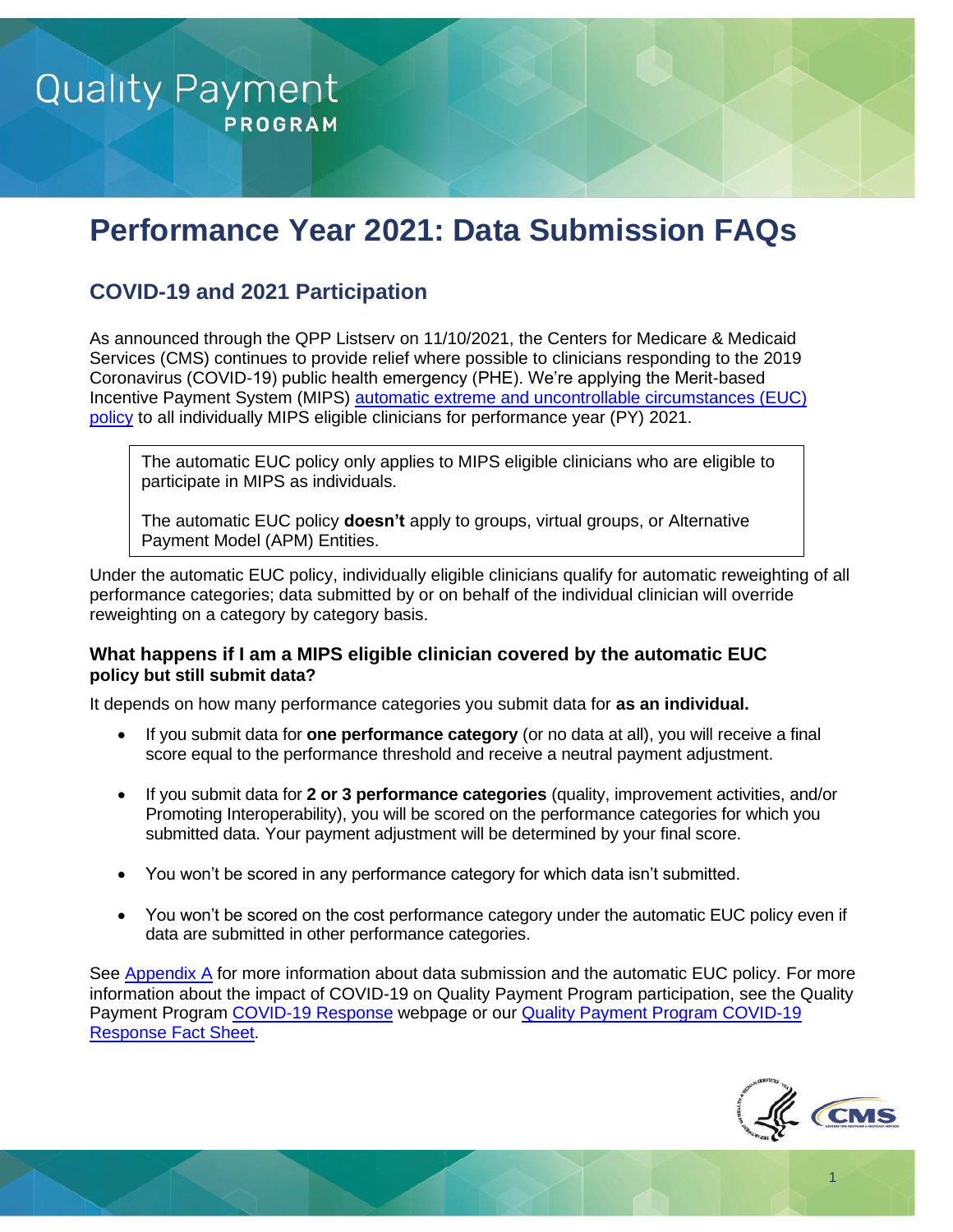# **Table of Contents**

#### **[Extreme and Uncontrollable Circumstances Exception Application](#page-3-0)**

- 1. [Can I still submit an extreme and uncontrollable circumstances exception application?](#page-3-1)
- 2. [Will an approved extreme and uncontrollable circumstances exception application override data that](#page-3-2)  I [submit?](#page-3-2)
- 3. [How do I know if our extreme and uncontrollable circumstances exception application was](#page-3-3)  [approved?](#page-3-3)

### **[General/Access](#page-4-0)**

- 4. [When can I submit my data for PY](#page-4-1) 2021?
- 5. [How do I sign in to the QPP website](#page-4-2) to submit my data?
- 6. Do I need to sign in to the QPP website [during the PY 2021 submission period?](#page-5-0)

### **[Clinician/Practice Information](#page-5-1)**

- 7. How did [you determine which clinicians are displayed on the QPP website](#page-5-2) for our practice?
- 8. [Why are we being asked to make an opt-in election when we're trying to report data?](#page-6-0)
- 9. Why do I/does our group have the option to report traditional MIPS or the APM Performance [Pathway?](#page-6-1)
- 10. [Can we report some MIPS performance categories as individuals and others as a group?](#page-7-0)
- 11. [How do we know if our data was reported at the individual or group level?](#page-7-1)
- 12. [I'm a solo practitioner. Does it matter if I report as a group or an individual?](#page-8-0)
- 13. [We have MIPS eligible clinicians who left our practice during the performance period. What does](#page-8-1)  this mean for our 2021 performance year reporting and 2023 [MIPS payment adjustments?](#page-8-1)
- 14. [When will I be able to see reweighting and/or reduced reporting requirements for PY 2021 on the](#page-9-0)  [QPP website?](#page-9-0)

#### **[Submitting Data: Quality Performance Category](#page-10-0)**

- 15. [What are our Quality measure data submission options at this point?](#page-11-0)
- 16. [We reported quality measures through Medicare Part B claims. When will this data be available?](#page-11-1)
- 17. When will we see [our facility-based scores](#page-11-2) on the QPP website?
- 18. [When will the Eligible Measure Applicability \(EMA\) process be applied?](#page-12-0)
- 19. [What is a collection type?](#page-13-0)
- 20. [What happens if we submit the same quality measure through multiple collection types?](#page-13-1)

Contact the Quality Payment Program, Monday through Friday, 8 a.m. – 8 p.m. ET at 1-866-288-8292 or by e-mail at: [QPP@cms.hhs.gov.](mailto:QPP@cms.hhs.gov) To receive assistance more quickly, please consider calling during non-peak hours—before 10 a.m. and after 2 p.m. ET.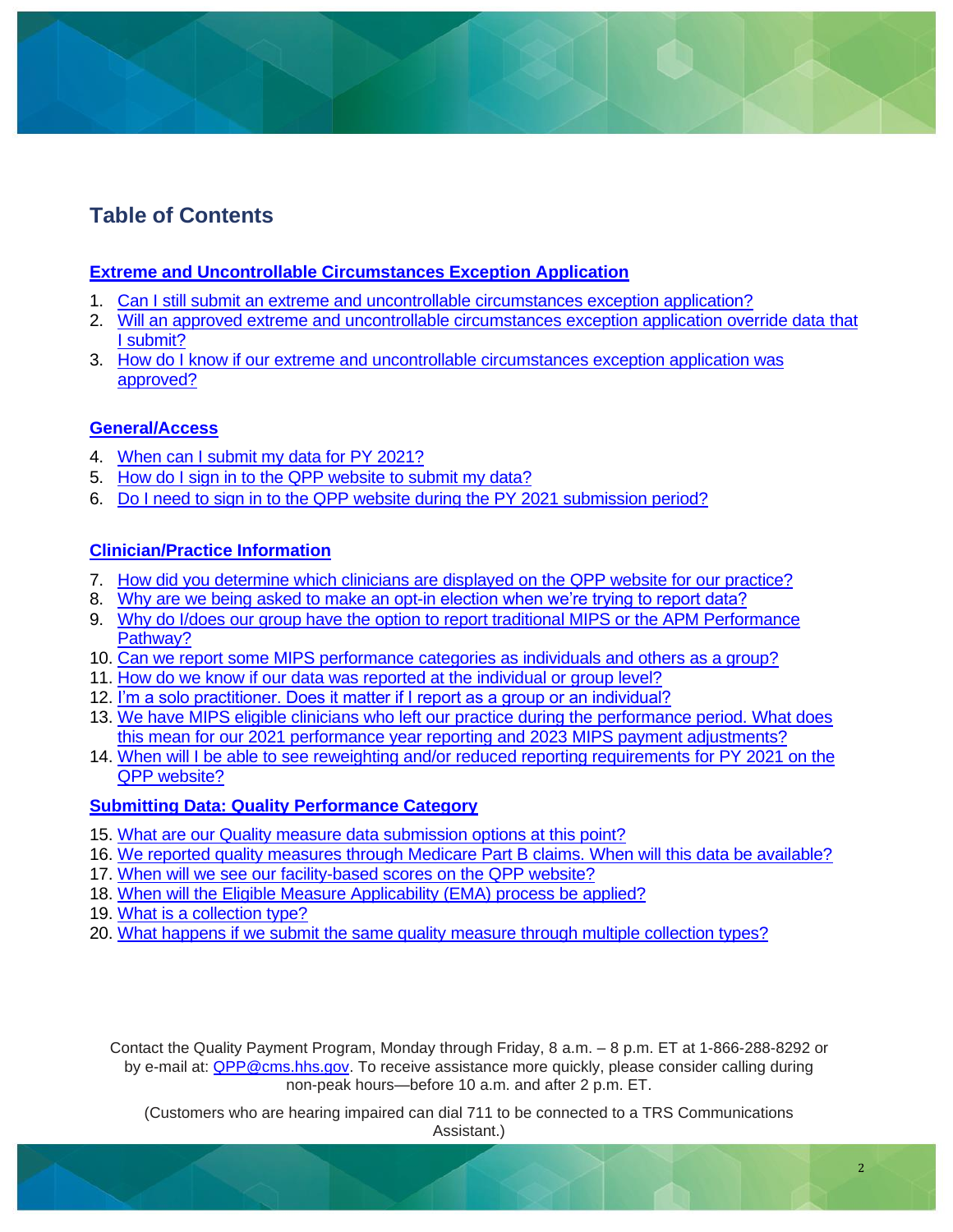

### **[Submitting Data: Promoting Interoperability Performance Category](#page-13-2)**

- 21. [What is the certification ID required](#page-14-0) for the Promoting Interoperability performance category?
- 22. [When can we report "yes"](#page-14-1) for the PDMP measure?
- 23. [Why do some Promoting Interoperability measures offer the option to "Report Measure Again"?](#page-15-0)

#### **[Submitted Data](#page-16-0)**

- 24. [What happens if I have multiple submissions](#page-16-1) over the course of the submission period?
- 25. [Can I delete inaccurate data submitted by our third-party intermediary?](#page-16-2)
- 26. [What is the submission ID?](#page-17-0)

#### [Version History Table](#page-18-0)

[Appendix A:](#page-19-0) The automatic EUC policy, reweighting and individual data submission [Appendix](#page-21-0) B: What you can expect to see (or not see) with your QPP access

Contact the Quality Payment Program, Monday through Friday, 8 a.m. – 8 p.m. ET at 1-866-288-8292 or by e-mail at: [QPP@cms.hhs.gov.](mailto:QPP@cms.hhs.gov) To receive assistance more quickly, please consider calling during non-peak hours—before 10 a.m. and after 2 p.m. ET.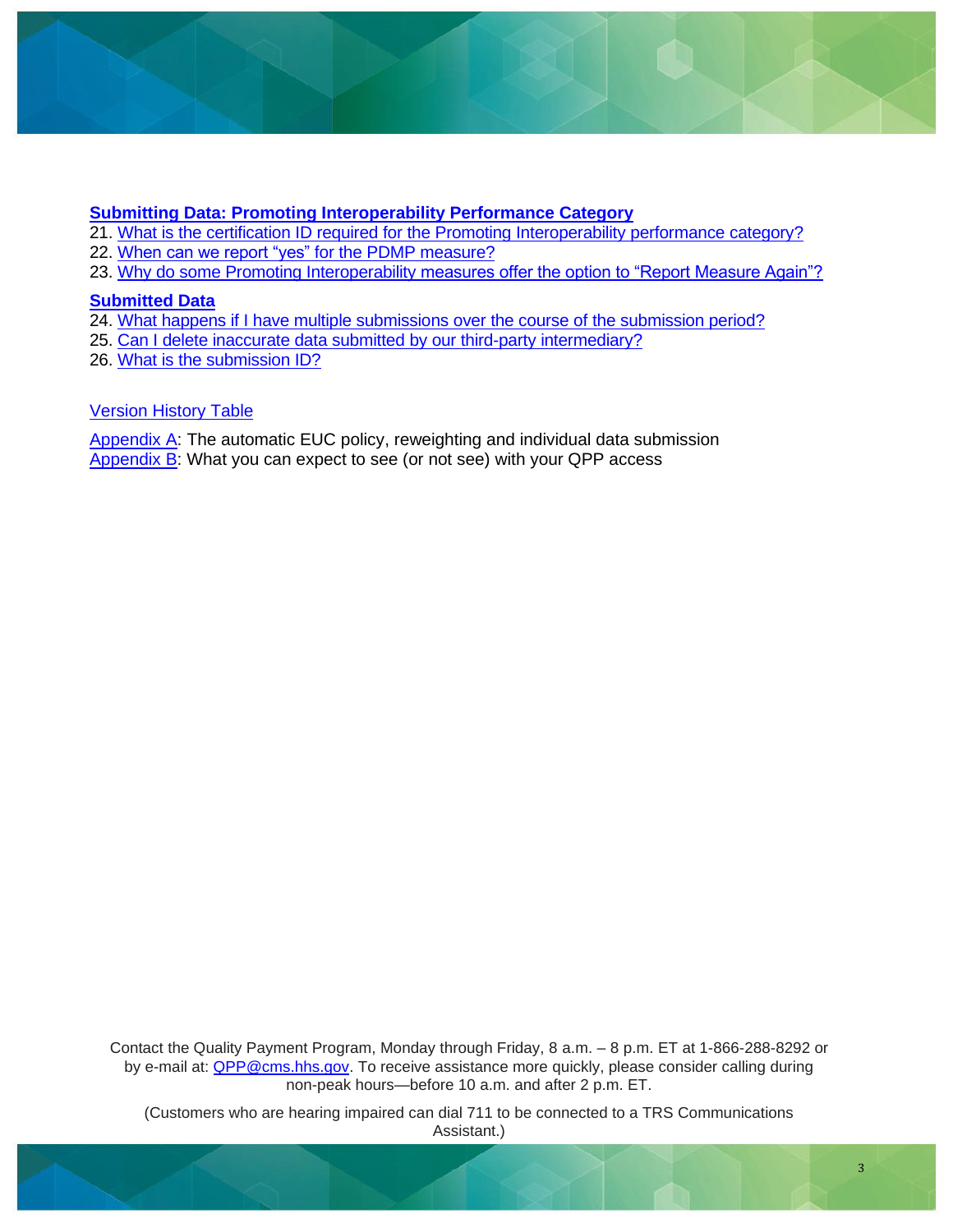# <span id="page-3-0"></span>**Extreme and Uncontrollable Circumstances Applications**

#### <span id="page-3-1"></span>**1. Can I submit an Extreme & Uncontrollable Circumstances Exception application during the submission period?**

No. The deadline to submit a 2021 Extreme & Uncontrollable Circumstances Exception application is December 31st, 2021.

#### <span id="page-3-2"></span>**2. Will an approved Extreme & Uncontrollable Circumstances Exception application override data that I submit?**

No, if a group or virtual has an approved EUC exception application and then submits data, we will score the data you submit.

**Exception:** APM Entities with an approved extreme and uncontrollable circumstances exception application will receive a final score equal to the performance threshold (which equates to a neutral payment adjustment for its MIPS eligible clinicians) even if data are submitted.

#### <span id="page-3-3"></span>**3. How do I know if our Extreme & Uncontrollable Circumstances Exception application was approved?**

Once an application has been approved, an email notification is sent to the individual who submitted the application, and anyone else they designated in the application. The individual who submitted the application can also log in to [the QPP website](https://qpp.cms.gov/login) and navigate to the Exceptions Application page to view the application details and status. Approved applications and subsequent performance category reweighting are updated in the QPP website on a weekly basis. If you applied close to the December 31, 2021 deadline (or your application was approved closed to the deadline), your approved application and performance category reweighting may not be immediately reflected on the QPP website.

If you have a question about an existing or approved application, please contact the Quality Payment Program using the information at the bottom of this page.

#### **Group and virtual group applications:**

When you sign in to [the QPP website](https://qpp.cms.gov/login) and navigate to the Eligibility and Reporting page, you will see a message when the Practice has an approved application for the group. You will need to click **Report as a Group/Virtual Group** to access the Overview page to confirm which performance categories were approved for reweighting in the group's application. The group or virtual group application applies to all MIPS eligible clinicians in the group or virtual group.

Contact the Quality Payment Program, Monday through Friday, 8 a.m. – 8 p.m. ET at 1-866-288-8292 or by e-mail at: [QPP@cms.hhs.gov.](mailto:QPP@cms.hhs.gov) To receive assistance more quickly, please consider calling during non-peak hours—before 10 a.m. and after 2 p.m. ET.

(Customers who are hearing impaired can dial 711 to be connected to a TRS Communications Assistant.)

4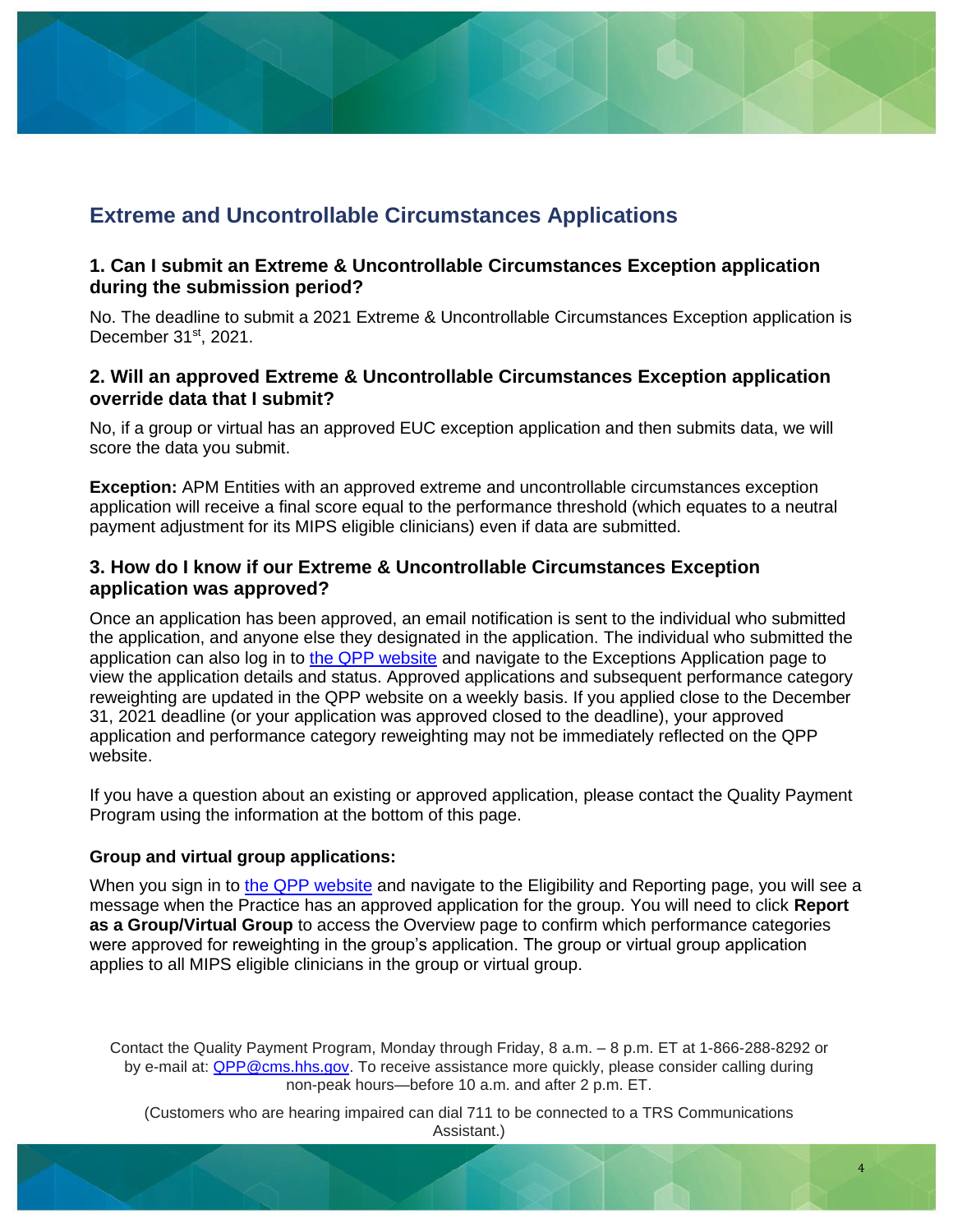#### **Individual applications:**

We applied the automatic EUC policy to all individual MIPS eligible clinicians, which supersedes any reweighting requested and approved through an application.

#### **APM Entity Applications**

When you sign in to [the QPP website](https://qpp.cms.gov/login) and navigate to the Eligibility and Reporting page, you will see a message when the APM Entity has an approved application. The application applies to all MIPS eligible clinicians in the Entity group.

## <span id="page-4-0"></span>**General/Access**

#### <span id="page-4-1"></span>**4. When can I submit my data for PY 2021?**

The PY 2021 submission period opens at 10:00 a.m. ET on January 3, 2022 and closes at 8:00 p.m. ET on March 31, 2022.

#### **Exception**

Quality measures reported through Part B claims are submitted throughout the performance period and into the submission period (for dates of service January 1 – December 31, 2021).

- We receive your quality data from claims processed by your Medicare Administrative Contractor (MAC).
- These claims must be processed **and received by CMS** by March 1, 2022 to count for quality reporting.
- Contact your MAC for the specific date by which they must receive your claims in order to meet this processing timeline.

#### <span id="page-4-2"></span>**5. How do I sign in to the QPP website to submit my data?**

You will need to create an account and connect to an organization(s), such as your practice (for individual or group reporting). You create an account on the [HARP website](https://harp.cms.gov/register/profile-info) and then log in and connect to your organization through the [QPP website.](https://qpp.cms.gov/login) For more information, please refer to the **[Quality Payment Program](https://qpp-cm-prod-content.s3.amazonaws.com/uploads/335/QPP%2BAccess%2BUser%2BGuide.zip) Access User Guide**, available on the Resource Library.

**NOTE:** As of November 4, 2021, Shared Savings Program ACOs have a different process for creating a Health Care Quality Information System (HCQIS) Access Roles and Profile system (HARP) account and requesting a Quality Payment Program (QPP) role. ACOs will no longer create accounts or request QPP roles through the QPP website.

Contact the Quality Payment Program, Monday through Friday, 8 a.m. – 8 p.m. ET at 1-866-288-8292 or by e-mail at: [QPP@cms.hhs.gov.](mailto:QPP@cms.hhs.gov) To receive assistance more quickly, please consider calling during non-peak hours—before 10 a.m. and after 2 p.m. ET.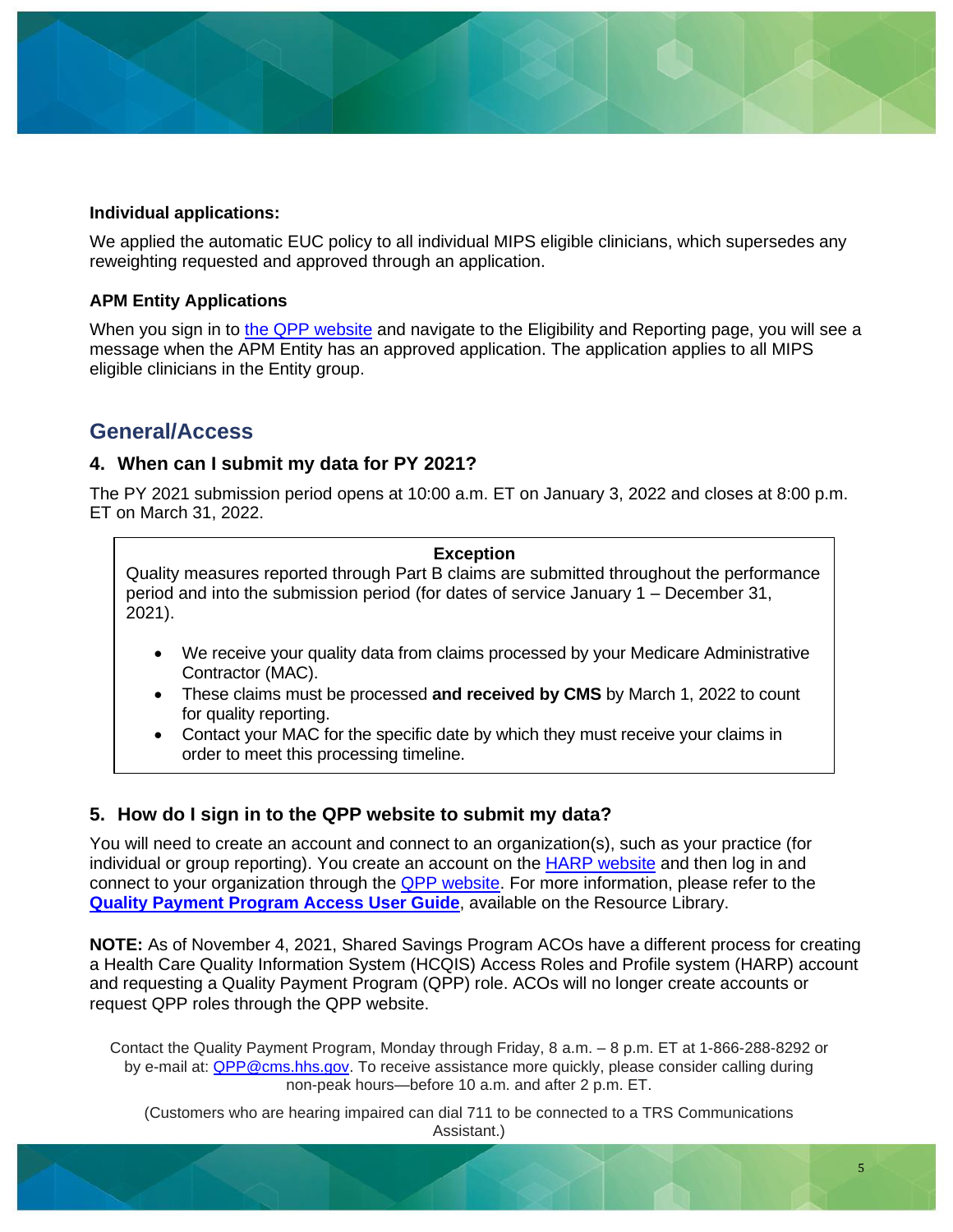If you need to set up an account and a QPP role in order to access the CMS Web Interface, please refer to the **Shared Savings Program ACOs: ACO-MS User Access** document (PDF) in the [Quality](https://qpp-cm-prod-content.s3.amazonaws.com/uploads/335/QPP%20Access%20User%20Guide.zip)  [Payment Program](https://qpp-cm-prod-content.s3.amazonaws.com/uploads/335/QPP%20Access%20User%20Guide.zip) Access Guide (ZIP) for information on how to obtain a HARP account with a QPP Security Official or Staff User role and manage your role in the ACO Management System (ACO-MS).

If you're an ACO's [QPP](https://qpp.cms.gov/login) Security Official or Staff User in ACO-MS, then you can sign in to QPP and access the CMS Web Interface using your ACO-MS Username and Password.

> [Appendix B](#page-21-0) provides a snapshot of what you can expect to see and do (related to PY 2021 submissions) based on your role and organization type.

#### <span id="page-5-0"></span>**6. Do I need to sign in to the QPP website during the PY 2021 submission period?**

You will need to sign in to submit data on behalf of:

- Yourself (solo practitioners).
- Individual clinicians or the group (practice representatives).
- Your virtual group (virtual group representatives).
- Your APM Entity (APM Entity representatives submitting quality data).

**If a third party submitted your PY 2021 data,** we strongly encourage you to sign in during the submission period so you can review the data submitted.

**You can't submit new data or correct errors on previously submitted data once the submission period closes.** 

# <span id="page-5-1"></span>**Clinician/Practice Information**

#### <span id="page-5-2"></span>**7. How did you determine which clinicians are displayed on the QPP website for our practice?**

We display the clinicians (identified by NPI) found in your TIN's Part B claims with dates of service between **October 1, 2020 and September 30, 2021**.

This includes clinicians who:

- $\checkmark$  Joined your practice during the performance period and are eligible as individuals or as part of the group,
- $\checkmark$  Are no longer with your practice; and/or
- $\checkmark$  Have terminated the reassignment of their billing rights to your practice's TIN in PECOS.

Contact the Quality Payment Program, Monday through Friday, 8 a.m. – 8 p.m. ET at 1-866-288-8292 or by e-mail at: [QPP@cms.hhs.gov.](mailto:QPP@cms.hhs.gov) To receive assistance more quickly, please consider calling during non-peak hours—before 10 a.m. and after 2 p.m. ET.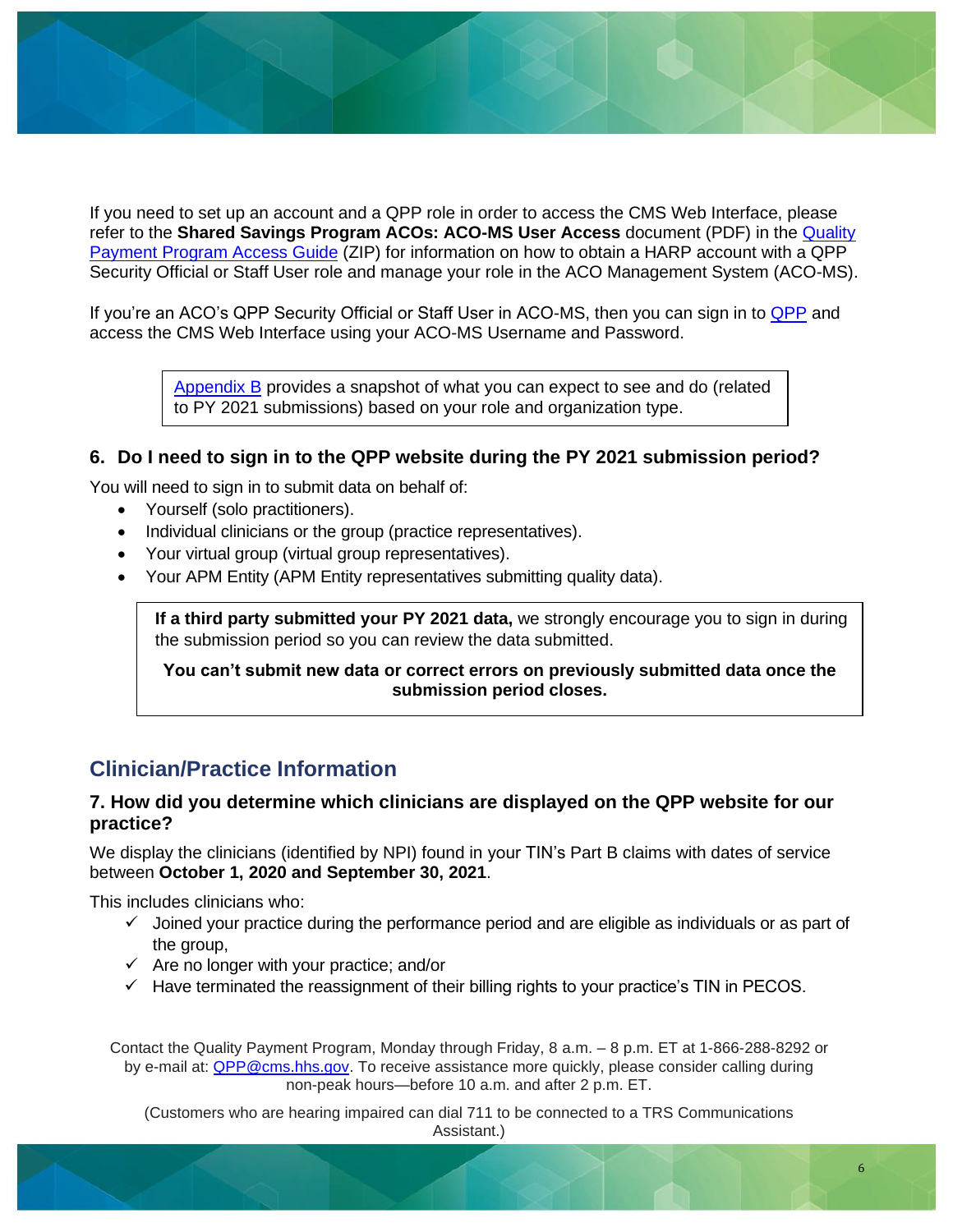We will also display any clinicians in your practice who don't have Part B claims but who are identified as a participant in a MIPS APM.

**Note**: The following clinicians will *not* appear on [the QPP website](https://qpp.cms.gov/) during the submission period:

Clinicians who started billing for services under your Taxpayer Identification Number (TIN) between October 1 and December 31, 2021.

These clinicians will be added to the Payment Adjustment CSV that can be downloaded when final performance feedback is available:

- They will receive a neutral MIPS payment adjustment if your practice reported as individuals; or
- They will receive a MIPS payment adjustment based on the group's final score (provided they are otherwise eligible for MIPS).

#### <span id="page-6-0"></span>**8. Why are we being asked to make an opt-in election when we're trying to report data?**

Clinicians and groups that are opt-in eligible are required to make an election before PY 2021 data can be submitted. **No action is required if you** *don't* **want to submit data.**

You are opt-in eligible when you are otherwise eligible for MIPS and exceed 1 or 2 (but not all 3) elements of the low-volume threshold.

If you are opt-in eligible and want to report, you must make a choice before you can submit your data:

- Opt-in to MIPS and receive a payment adjustment in 2023.
- Voluntarily report and receive performance feedback but no payment adjustment. (Note that you can't voluntarily report the APM Performance Pathway (APP).)

Third parties can also make this election on your behalf.

Review more information about this choice beginning on page 30 of the [2021 MIPS Eligibility &](https://qpp-cm-prod-content.s3.amazonaws.com/uploads/1422/2021%20MIPS%20Eligibility%20and%20Participation%20User%20Guide.pdf)  [Participation User Guide.](https://qpp-cm-prod-content.s3.amazonaws.com/uploads/1422/2021%20MIPS%20Eligibility%20and%20Participation%20User%20Guide.pdf)

#### <span id="page-6-1"></span>**9. Why do I/does our group have the option to report traditional MIPS or the APM Performance Pathway?**

MIPS eligible clinicians participating in a MIPS APM, and groups that include these clinicians, have 2 options for reporting their MIPS data, and must indicate their intent to report via traditional MIPS or the APM Performance Pathway before their data is submitted.

[Traditional MIPS,](https://qpp.cms.gov/mips/traditional-mips) established in the first year of the Quality Payment Program, is the original framework for collecting and reporting data to MIPS. Under traditional MIPS, participants select from over 200 quality measures and over 100 improvement activities, in addition to reporting the complete

Contact the Quality Payment Program, Monday through Friday, 8 a.m. – 8 p.m. ET at 1-866-288-8292 or by e-mail at: [QPP@cms.hhs.gov.](mailto:QPP@cms.hhs.gov) To receive assistance more quickly, please consider calling during non-peak hours—before 10 a.m. and after 2 p.m. ET.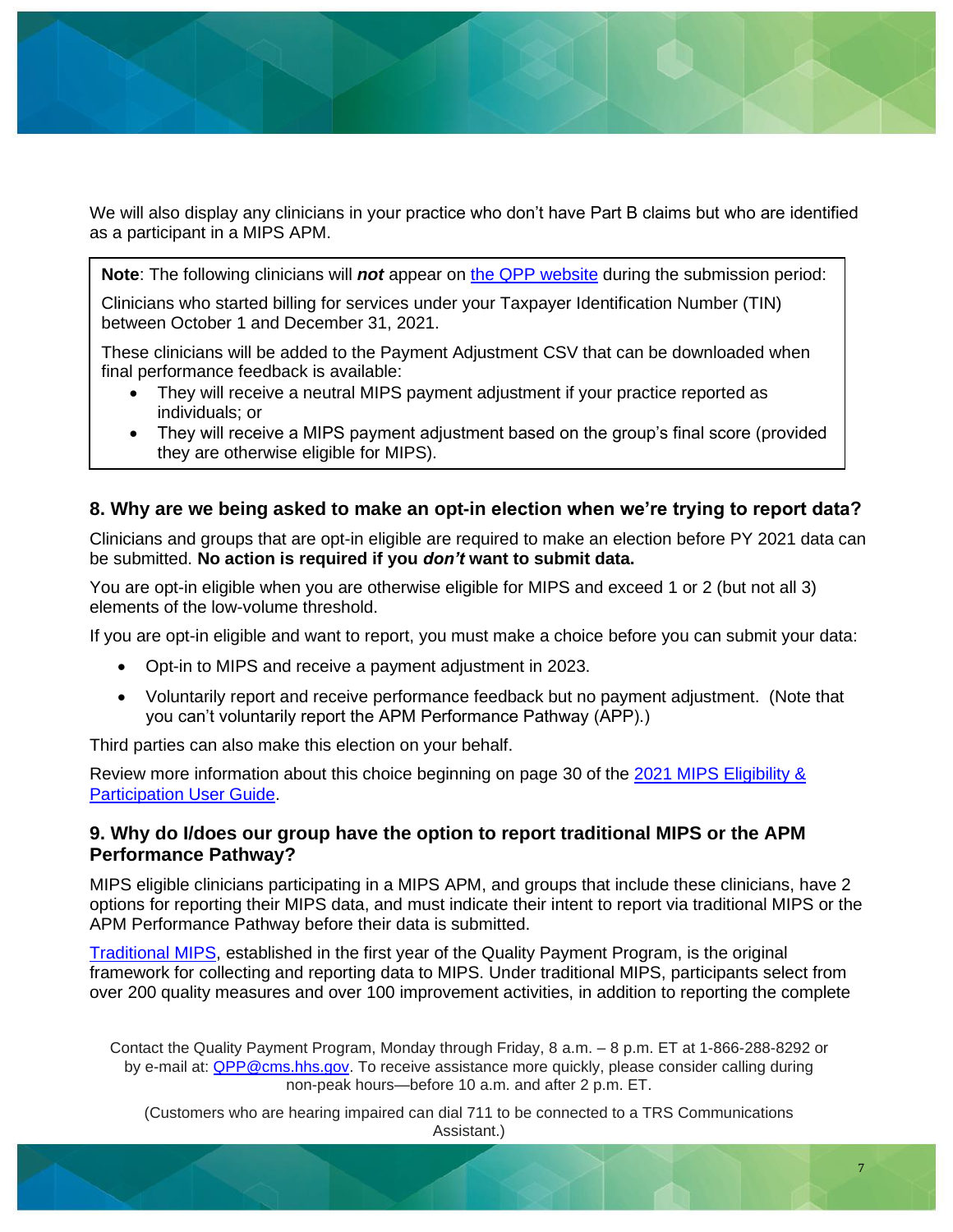

Promoting Interoperability measure set. We collect and calculate data for the cost performance category for you.

• If you're reporting as a group and select **Traditional MIPS**, the final score and associated payment adjustment will apply to all of the MIPS eligible clinicians in your group.

The [APM Performance Pathway \(APP\)](https://qpp.cms.gov/mips/apm-performance-pathway) is a streamlined reporting framework (with specified measures) beginning with the 2021 performance year for MIPS eligible clinicians who participate in a MIPS APM. The APP is designed to reduce reporting burden, create new scoring opportunities for participants in MIPS APMs, and encourage participation in APMs.

- If you're reporting as a group and select **APM Performance Pathway (APP)**, the final score and associated payment adjustment will only apply to the MIPS eligible clinicians who also participate in a MIPS APM.
- Please note that there is a separate APP Submission Guide.

#### <span id="page-7-0"></span>**10. Can we report for some MIPS performance categories as individuals and others as a group?**

No. Individual level submissions and group level submissions will not be combined into a single final score.

<span id="page-7-1"></span>**Exception**: Quality measures reported through Part B claims are always reported at the individual level. We will automatically aggregate this quality data to the group or virtual group level in addition to scoring the individual clinicians.

#### **11. How do we know if our data was reported at the individual or group level?**

[Sign in to the QPP website](https://qpp.cms.gov/login) and navigate to Eligibility and Reporting (on the left hand navigation).

- **When you're reporting as a group:**
	- o Click "Report as a Group" next to your practice's name.
	- o You'll land on the group's **Reporting Overview**, which shows the data and preliminary performance category scores attributed to the group.
- **When you're reporting as individuals**:
	- o Click "Report as Individuals" next to your practice's name.
	- o Click "Report as Individual" next to a clinician's name.
	- o You'll land on the clinician's **Reporting Overview**, which shows the data and preliminary performance category scores attributed to the clinician.

Contact the Quality Payment Program, Monday through Friday, 8 a.m. – 8 p.m. ET at 1-866-288-8292 or by e-mail at: [QPP@cms.hhs.gov.](mailto:QPP@cms.hhs.gov) To receive assistance more quickly, please consider calling during non-peak hours—before 10 a.m. and after 2 p.m. ET.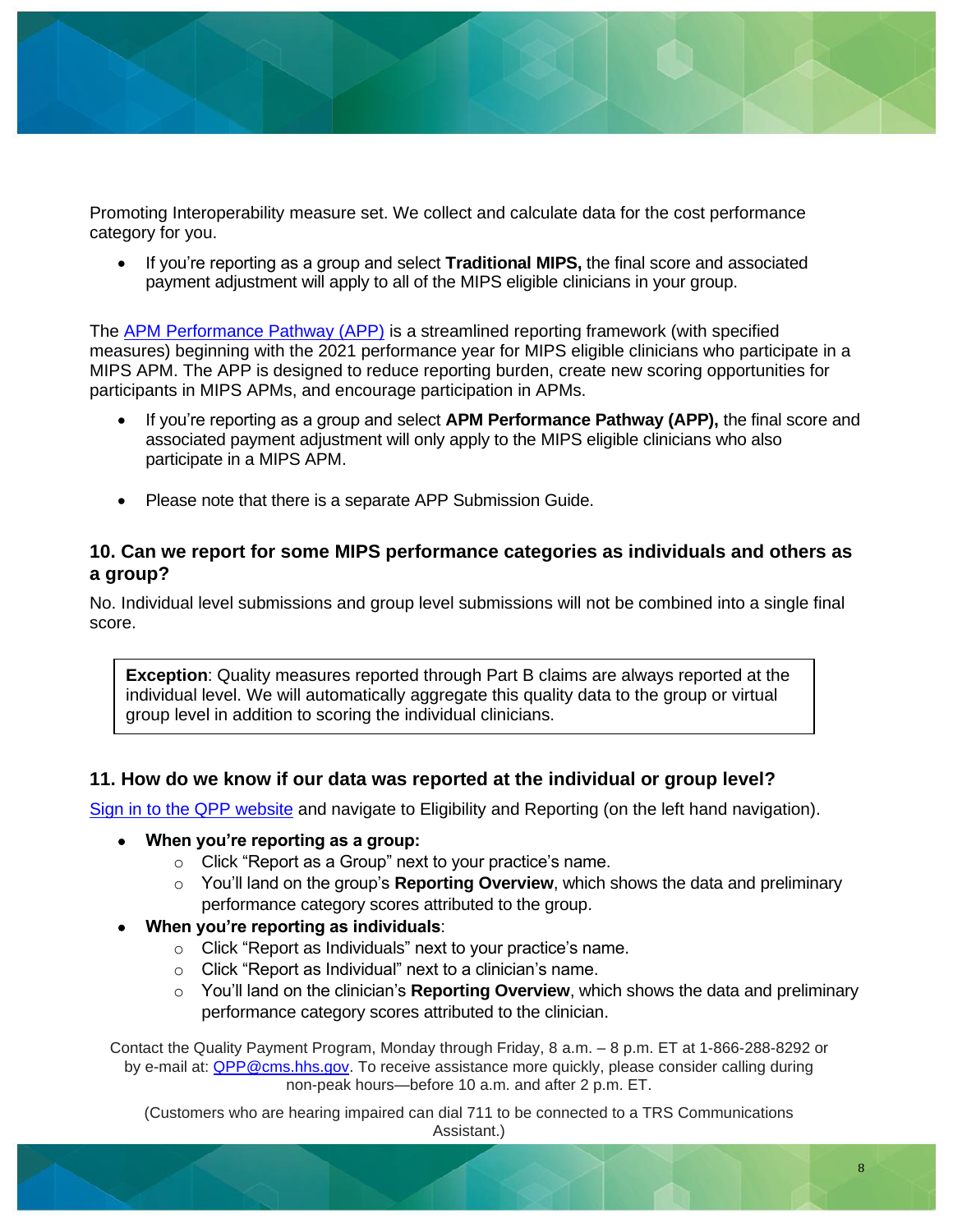

**If data is reported at both the individual and group level** (for any or all performance categories):

- We will calculate 2 final scores for clinicians who are **MIPS eligible as individuals** at your practice (i.e. individually exceeded the low-volume threshold)**;** one based on individual level data reported, and one based on the group level data reported. These clinicians will receive the higher of these 2 scores, and the associated payment adjustment.
- Clinicians who are only **MIPS eligible at the group level** at your practice (i.e., did not exceed the low-volume threshold as individuals/did not opt-in as individuals) will receive **a final score and payment adjustment based on the group level submission**. Their individual level submissions will be voluntary.

#### <span id="page-8-0"></span>**12. I'm a solo practitioner. Does it matter if I report as a group or an individual?**

You should report all of your data at the individual level, even if you see the option to report as a group. Under MIPS, a group is represented by a Taxpayer Identification Number (TIN) with 2 or more clinicians who have reassigned their billing rights to the TIN, one of whom must be MIPS eligible.

#### **Shared Saving Program Solo Practitioners**

Solo practitioners that participate in a Shared Savings Program ACO can "Report as an Individual" to manually attest to their Promoting Interoperability measures or upload a QRDA III file.

**Reminder:** The automatic EUC policy will apply to all individually eligible clinicians for PY 2021. Refer to **[Appendix A](#page-19-1)** for more information about the automatic EUC policy and data submission by individuals.

#### <span id="page-8-1"></span>**13. We have MIPS eligible clinicians who left our practice during the performance year. What does this mean for our PY 2021 reporting and 2023 MIPS payment adjustments?**

If your practice (TIN) is participating at the **individual level** (submitting data on behalf of each MIPS eligible clinician):

- You don't need to submit any data on behalf of the clinician for PY 2021 because we applied the automatic EUC policy to all individually eligible clinicians.
- If the clinician returns to your practice during the 2023 payment year, he or she will receive a neutral MIPS payment adjustment as a result of the automatic EUC policy on covered professional services billed in the 2023 payment year under your practice's TIN.

Contact the Quality Payment Program, Monday through Friday, 8 a.m. – 8 p.m. ET at 1-866-288-8292 or by e-mail at: [QPP@cms.hhs.gov.](mailto:QPP@cms.hhs.gov) To receive assistance more quickly, please consider calling during non-peak hours—before 10 a.m. and after 2 p.m. ET.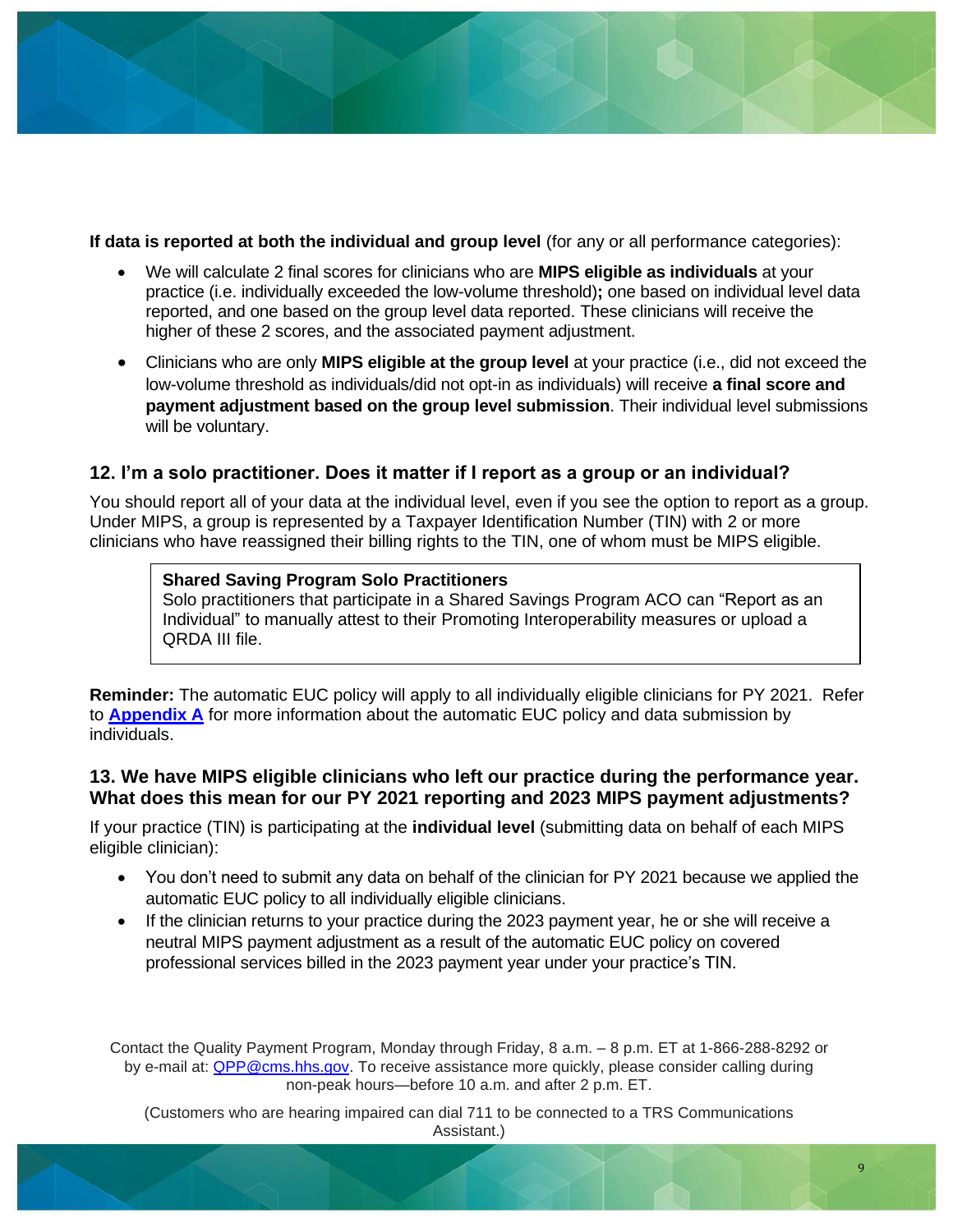

If your practice (TIN) is participating at the **group level** (submitting aggregated data on behalf of all clinicians in the group):

- You will include data from all clinicians who were part of your practice during PY 2021 as appropriate to the measures and activities you're submitting.
- All MIPS eligible clinicians in the group, including those who have left your practice, will receive a final score and payment adjustment based on the group submission.

If a MIPS eligible clinician was part of your practice during the 2021 performance year but leaves before the 2023 payment year, any payment adjustment associated with that clinician (NPI) will follow the clinician.

The payment adjustment will not impact your practice's payments in 2023 unless the clinician returns to your practice during the 2023 payment year.

### <span id="page-9-0"></span>**14. When will I be able to see information about reweighting and/or reduced reporting requirements for PY 2021 reflected on the QPP website?**

| <b>Who</b>                                                       | <b>What</b>                                                                                    | <b>Why</b>                                                                                                                                                                                                      |
|------------------------------------------------------------------|------------------------------------------------------------------------------------------------|-----------------------------------------------------------------------------------------------------------------------------------------------------------------------------------------------------------------|
| Clinicians, groups,<br>virtual groups and APM<br><b>Entities</b> | Qualify for a 0% weighting of any<br>performance category(ies)                                 | <b>Extreme &amp; Uncontrollable</b><br><b>Circumstances Applications</b><br>(approved by 12/31/2021)<br>This information will be updated<br>on a weekly basis until all<br>applications have been<br>processed. |
| <b>Clinicians</b>                                                | Qualify for a 0% weighting in all<br>performance categories for which<br>data is not submitted | <b>Automatic Extreme &amp;</b><br><b>Uncontrollable Circumstances</b><br>policy                                                                                                                                 |
| Clinicians, groups and<br>virtual groups                         | Qualify for a 0% weighting of the<br>Promoting Interoperability<br>performance category        | <b>Clinician type or special status</b><br>or Promoting Interoperability<br>hardship exception applications<br>(approved by 12/31/2021)                                                                         |

When the submission period opens on **January 3, 2022**, the system will identify:

Contact the Quality Payment Program, Monday through Friday, 8 a.m. – 8 p.m. ET at 1-866-288-8292 or by e-mail at: [QPP@cms.hhs.gov.](mailto:QPP@cms.hhs.gov) To receive assistance more quickly, please consider calling during non-peak hours—before 10 a.m. and after 2 p.m. ET.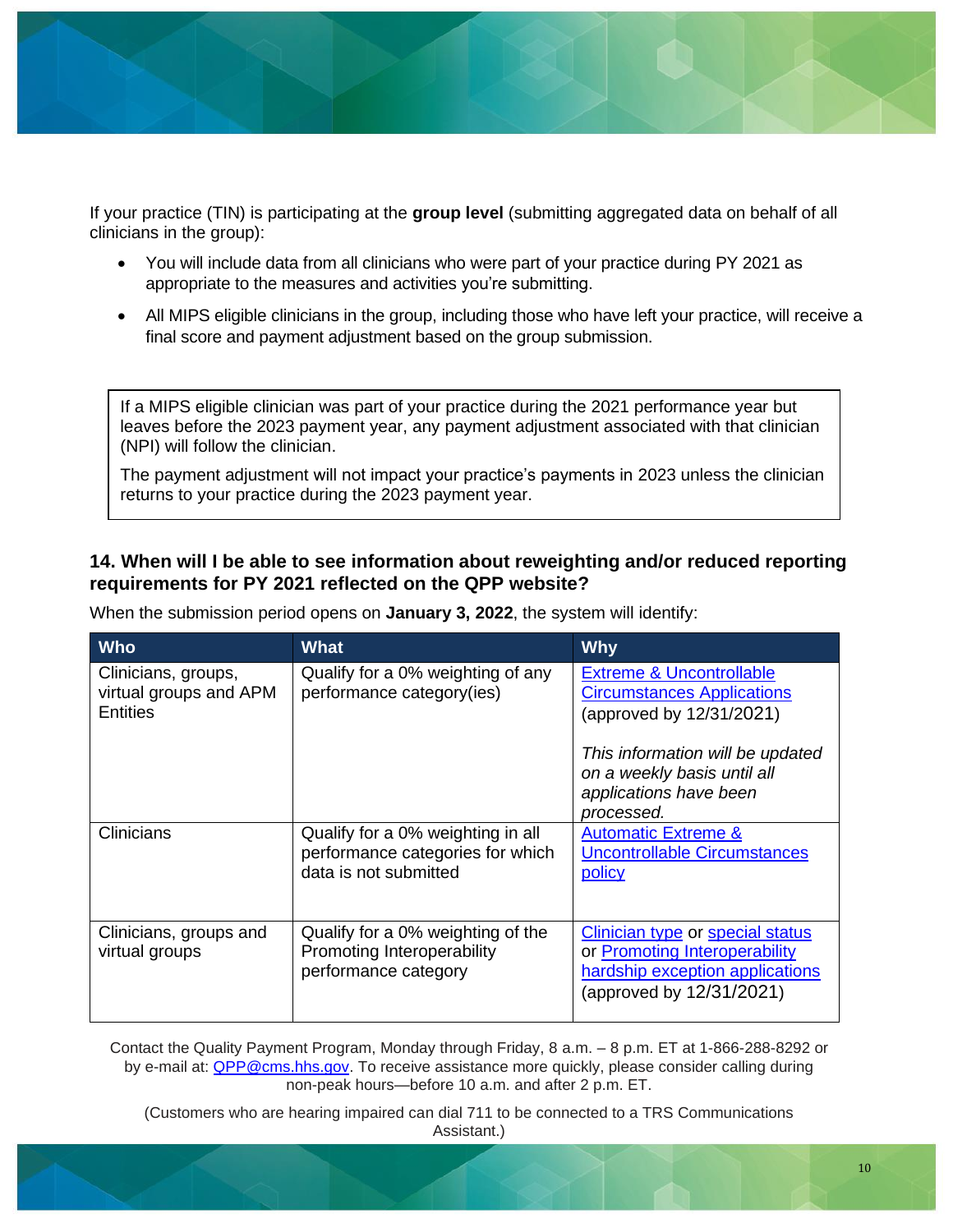

|                                                                  |                                                                                                                                                 | This information will be updated<br>on a weekly basis until all<br>pending applications have been<br>processed.                                                                                                                   |
|------------------------------------------------------------------|-------------------------------------------------------------------------------------------------------------------------------------------------|-----------------------------------------------------------------------------------------------------------------------------------------------------------------------------------------------------------------------------------|
| Clinicians, groups,<br>virtual groups and APM<br><b>Entities</b> | Receive 2x points for each<br>reported improvement activity<br>when reporting traditional MIPS                                                  | <b>Special status</b>                                                                                                                                                                                                             |
| <b>Clinicians</b>                                                | Qualify for 50% credit in the<br>improvement activities<br>performance category<br>After submitting data for<br>another performance<br>category | Participation in an APM<br>(1st, 2 <sup>nd</sup> or 3 <sup>rd</sup> APM snapshot<br>dates)<br>(We'll update participation in an<br>APM based on the 4 <sup>th</sup> APM<br>snapshot after the close of the<br>submission period.) |
| <b>Clinicians</b>                                                | Excluded from MIPS because they<br>have <b>Qualifying</b> (or Partial<br><b>Qualifying) APM Participant status</b>                              | Participation in an Advanced<br><b>APM</b><br>(1st, 2 <sup>nd</sup> or 3 <sup>rd</sup> APM snapshot<br>dates)                                                                                                                     |

<span id="page-10-0"></span>Contact the Quality Payment Program, Monday through Friday, 8 a.m. – 8 p.m. ET at 1-866-288-8292 or by e-mail at: **QPP@cms.hhs.gov**. To receive assistance more quickly, please consider calling during non-peak hours—before 10 a.m. and after 2 p.m. ET.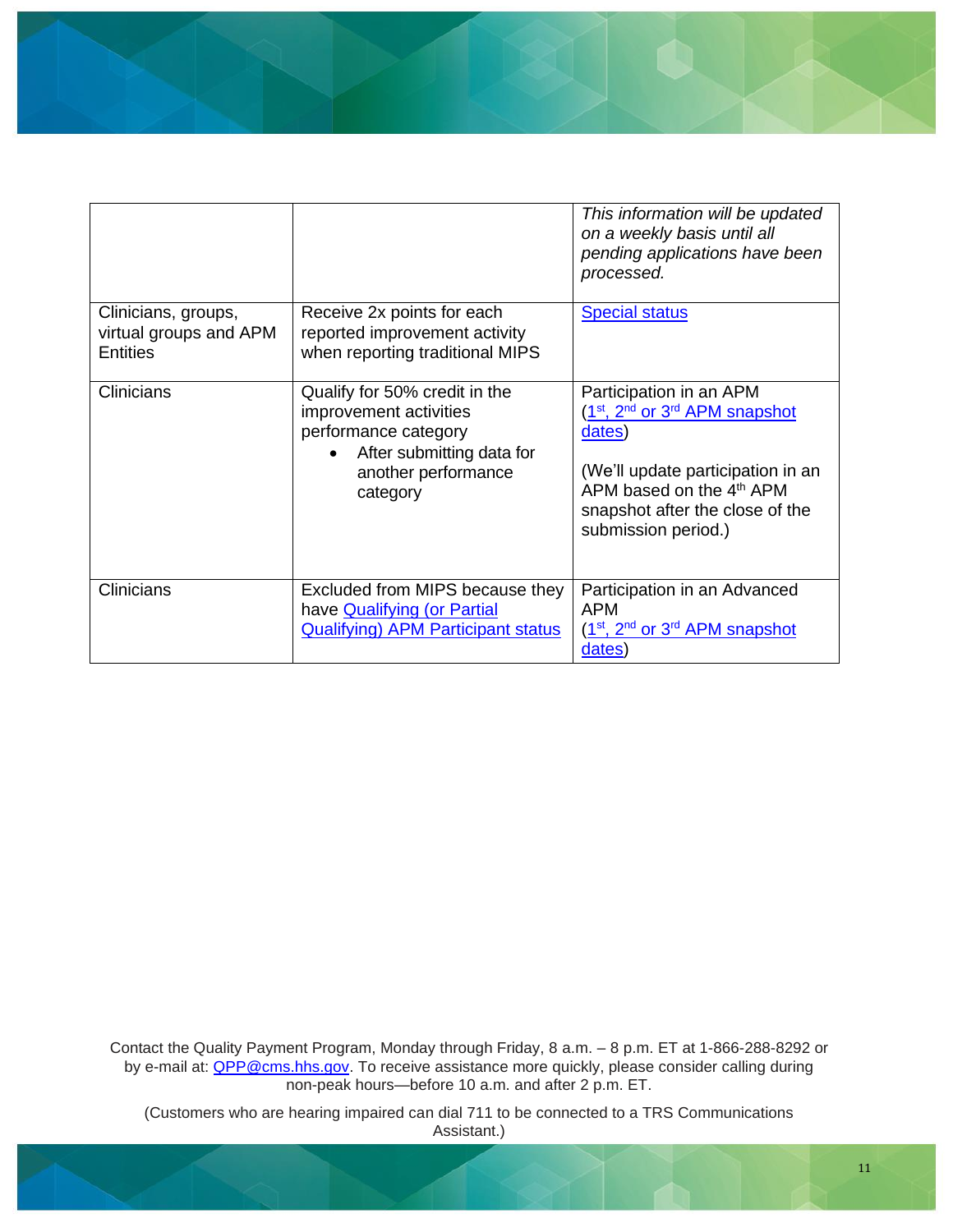

## **Submitting Data: Quality Performance Category**

#### <span id="page-11-0"></span>**15. What are our quality measure data submission options at this point?**

If you haven't already prepared for the submission of the quality measure data you've collected throughout the 2021 performance period, you have a few options.

- You can export a report (in the Quality Reporting Document Architecture (QRDA) [III format\)](https://ecqi.healthit.gov/sites/default/files/2021-CMS-QRDA-III-Eligible-Clinicians-and-EP-IG-v1.3.pdf) of the electronic clinical quality measure (eCQM) data collected in your 2015 Edition certified EHR technology during the performance period and sign in to the QPP website to upload your data.
- You can report MIPS clinical quality measures (CQMs) by uploading a properly formatted QPP JavaScript Object Notation (JSON) file. (This option is most feasible for those with an onsite information technology (IT) department.)
	- $\circ$  For information on building JSON files, review the QPP submission documentation on the [Developers Tools section of the QPP website.](https://cmsgov.github.io/qpp-submissions-docs/)
- You can work with a Qualified Registry or Qualified Clinical Data Registry (QCDR) or other health IT organization to submit data your behalf. You can find information about CMSapproved [Qualified Registries](https://qpp-cm-prod-content.s3.amazonaws.com/uploads/803/2020%20Qualified%20Registry%20Qualified%20Posting.xlsx) and [QCDRs](https://qpp-cm-prod-content.s3.amazonaws.com/uploads/1050/2020%20QCDR%20Qualified%20Posting.xlsx) on the [QPP Resource Library.](https://qpp.cms.gov/about/resource-library)

At this point, you won't be able to report your quality measures via Medicare Part B claims or the CMS Web Interface.

#### <span id="page-11-1"></span>**16. We reported quality measures through Medicare Part B claims. When will this data be available?**

Only clinicians in small practices (fewer than 16 clinicians) can report Medicare Part B Claims measures. If you don't see your preliminary scores for Part B claims measures, check the QPP Participation Status Tool to see if you have the small practice special status.

We're still working to display preliminary claims measure results for clinicians and groups who opted in. We anticipate preliminary claims measure results will be available by early February. We intend to update preliminary Part B claims measure scores on a monthly basis during the submission period (to account for the 60 day run out period for claims measure processing).

**REMINDER:** We will **automatically calculate a group level quality score** based on Part B claims measures submitted by clinicians in a small practice.

<span id="page-11-2"></span>Contact the Quality Payment Program, Monday through Friday, 8 a.m. – 8 p.m. ET at 1-866-288-8292 or by e-mail at: [QPP@cms.hhs.gov.](mailto:QPP@cms.hhs.gov) To receive assistance more quickly, please consider calling during non-peak hours—before 10 a.m. and after 2 p.m. ET.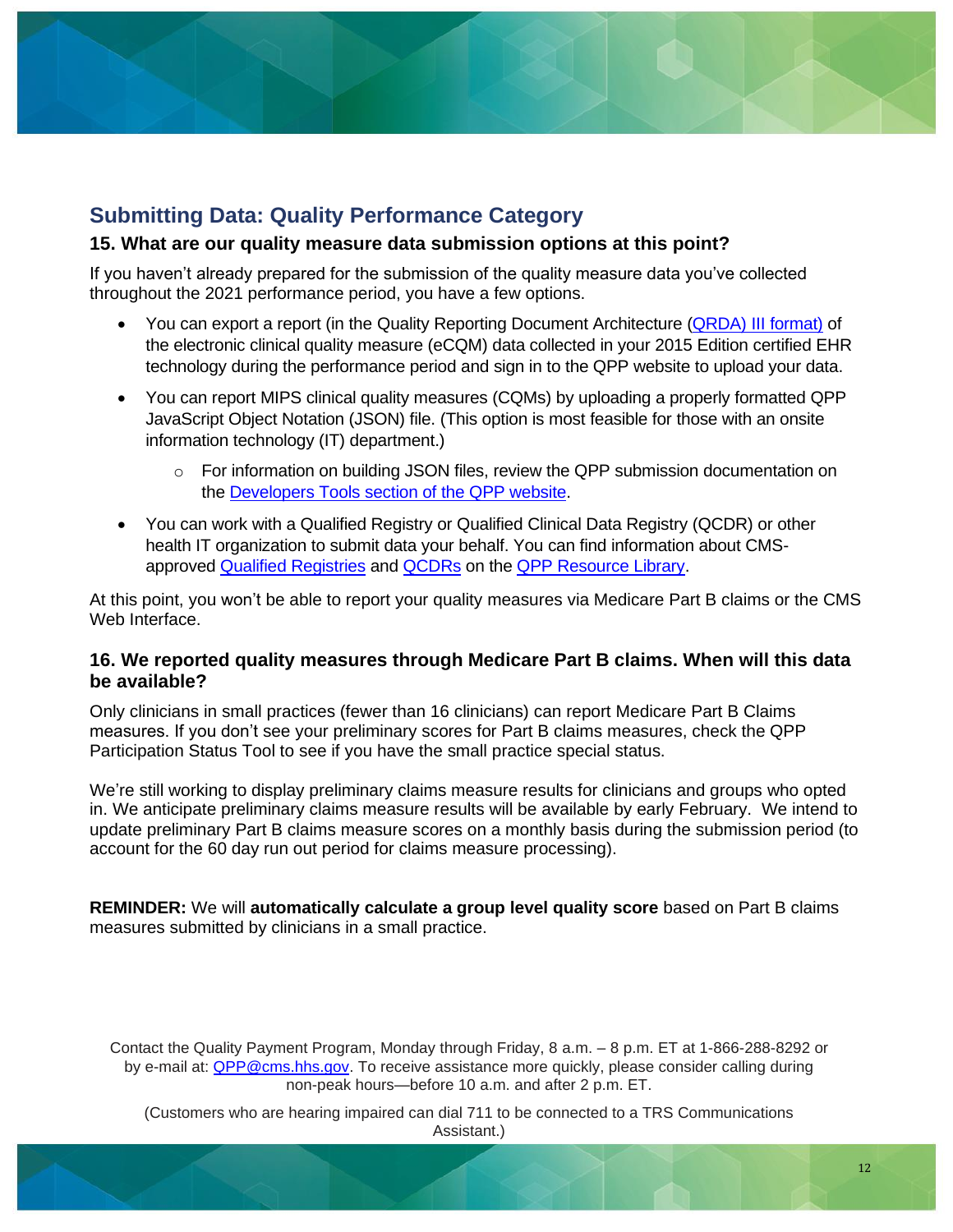#### **17. When will we see our facility-based scores on the QPP website?**

There is no facility-based scoring in MIPS for PY 2021. The following information was communicated via QPP listserv on August 26, 2021:

In response to the impact of the ongoing COVID-19 public health emergency (PHE), the Centers for Medicare & Medicaid Services (CMS) finalized a measure suppression policy in the Fiscal Year (FY) 2022 Inpatient Prospective Payment System (IPPS)/Long-Term Care Hospital (LTCH) PPS final rule for several hospital reporting programs, including the Hospital Value-Based Purchasing (VBP) Program. This policy allows CMS to suppress the use of measure data if the agency determines that circumstances caused by the COVID-19 PHE have affected those measures and the resulting quality scores significantly. CMS also finalized the suppression of seven measures for the FY 2022 Hospital VBP Program under this policy.

CMS believes that calculating a total performance score in the Hospital VBP Program for hospitals using only data from the remaining measures, all of which are in the Clinical Outcomes Domain, would not result in a fair national comparison. **Therefore, CMS also finalized a special scoring policy for FY 2022 and as a result won't calculate a total performance score for any hospital for FY 2022.**

• **Because the FY 2022 total performance score from the Hospital VBP Program won't be available, we won't be able to calculate MIPS facility-based scores for the 2021 MIPS performance period.** 

In addition to the QPP listserv announcement, we updated the [2021 Facility-Based Quick Start Guide](https://qpp-cm-prod-content.s3.amazonaws.com/uploads/1293/2021%20MIPS%20Facility%20Based%20Quick%20Start%20Guide.pdf) and [QPP website](https://qpp.cms.gov/mips/reporting-factors-overview#facility-based-determinations) to reflect this information.

#### <span id="page-12-0"></span>**18. When will the Eligible Measure Applicability (EMA) process and specialty set denominator reductions be applied to qualifying submissions?**

Denominator reductions will be applied to qualifying submissions at the point of submission when you only submit MIPS CQMs.

Denominator reductions are generally applied after the submission period when you report quality measures through Medicare Part B Claims.

#### **Reminders:**

- The EMA process is applied to qualifying submissions of Medicare Part B claims measures or MIPS CQMs. The EMA process is **not** applied to submissions that include eCQMs or QCDR measures.
- The Targeted Review process is available to those who believe they qualify for a denominator reduction but don't see it applied to their Quality submission when final performance feedback is available in July 2022.

Contact the Quality Payment Program, Monday through Friday, 8 a.m. – 8 p.m. ET at 1-866-288-8292 or by e-mail at: [QPP@cms.hhs.gov.](mailto:QPP@cms.hhs.gov) To receive assistance more quickly, please consider calling during non-peak hours—before 10 a.m. and after 2 p.m. ET.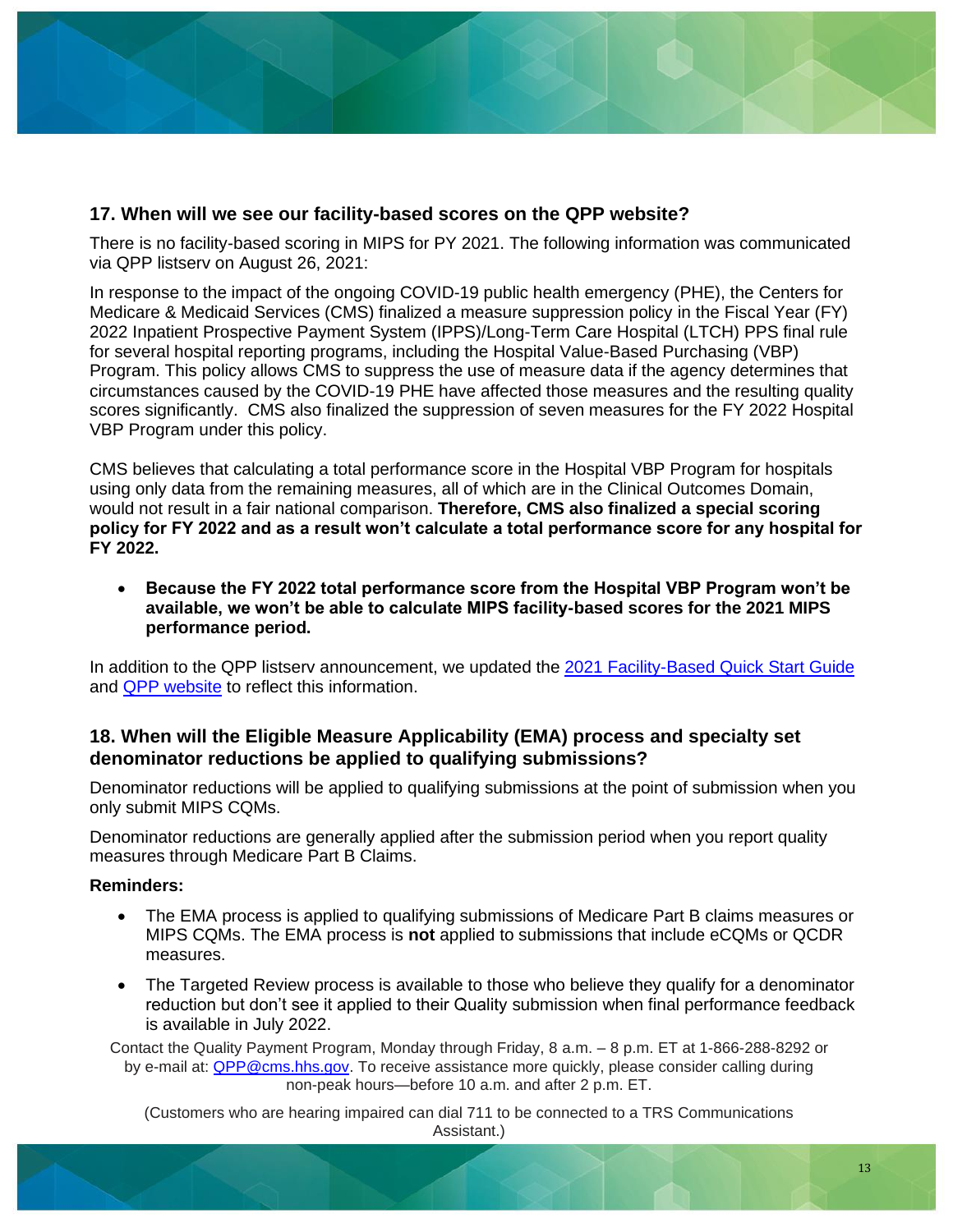### <span id="page-13-0"></span>**19. What is a collection type?**

A collection type refers to a set of quality measures that have comparable specifications and data completeness requirements.

For example, Medicare Part B Claims measures are one collection type.

- All of the specifications for Medicare Part B claims measures have a similar structure and framework.
- You must report performance data for 70% of the denominator eligible encounters for each Part B Claims measures.

The other collection types are available for reporting are: eCQMs, MIPS CQMs, QCDR measures, CMS Web Interface measures, and the CAHPS for MIPS Survey measure. (Administrative claims measures are the final collection type, but these measures aren't submitted by clinicians; we collect and calculate these measures on your behalf.)

You may see some instances within the submission experience (when you're signed in to the QPP website) where the term "collection type" is used for the Promoting Interoperability and Improvement Activities performance categories. In these instances, the term is referring to your submission type (for example, a file upload vs. manual entry).

#### <span id="page-13-1"></span>**20. What happens if we submit the same quality measure through multiple collection types?**

We will only include achievement points from one collection type for a single measure in your Quality performance category score.

Let's look at an example:

- You're a small practice reporting the breast cancer screening measure (Quality ID 112) as an eCQM and through Part B claims.
	- $\circ$  You earn 8.9 achievement points for the measure through the eCQM collection type.
	- $\circ$  You earn 5.1 achievements points for the measure through the Medicare Part B claims collection type.
- We will include the 8.9 achievement points from the eCQM in your Quality performance category score and this version will count as one of your 6 required measures.
- The Part B claims version of the measure will not contribute to your Quality performance category score or count as one of your 6 required measures.

<span id="page-13-2"></span>Contact the Quality Payment Program, Monday through Friday, 8 a.m. – 8 p.m. ET at 1-866-288-8292 or by e-mail at: [QPP@cms.hhs.gov.](mailto:QPP@cms.hhs.gov) To receive assistance more quickly, please consider calling during non-peak hours—before 10 a.m. and after 2 p.m. ET.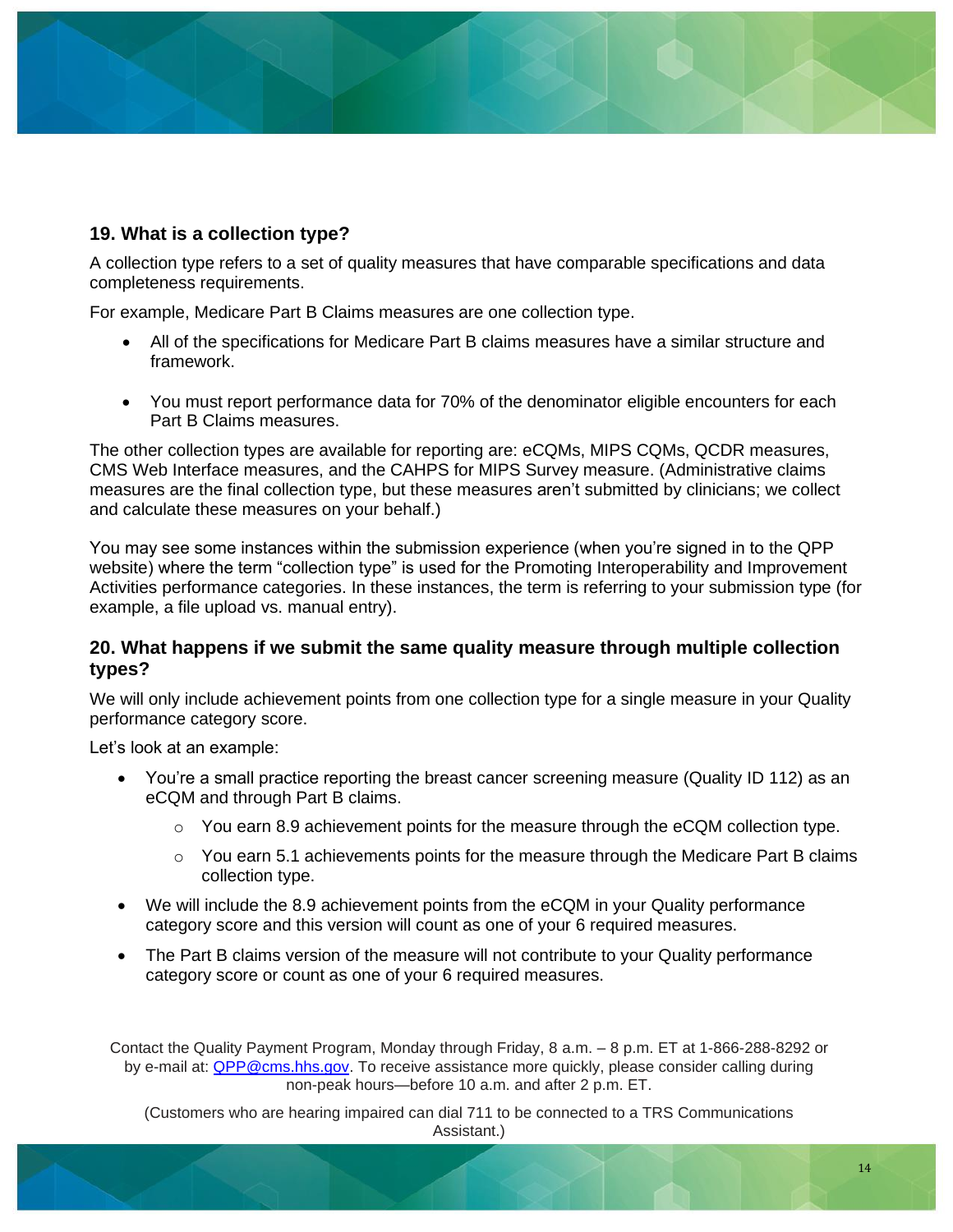# **Submitting Data: Promoting Interoperability Performance Category**

#### <span id="page-14-0"></span>**21. What is the certification ID required for the Promoting Interoperability performance category?**

CMS EHR Certification ID is a data submission requirement for the Promoting Interoperability performance category. We validate this ID to verify you are using 2015 Edition CEHRT, 2015 Cures Update Edition, or a combination of both, as required by policy.

If you don't provide this ID, or any of the other required data, you will receive a score of 0 for the Promoting Interoperability performance category.

- If you have multiple products/modules, you will need **a single CMS EHR Certification ID** that reflects all 2015 Edition/Cures Update CEHRT products/modules used to collect Promoting Interoperability data during the performance period.
- Enter your product information in the ONC Certified Health IT Product List (CHPL) website [search tool](https://chpl.healthit.gov/#/search) and select all 2015 Edition certified products or certified health IT modules used during the performance period. (**Don't include any 2014 Edition CEHRT products/modules.**)

For **detailed instructions on how to generate a CMS EHR Certification ID**, review pages 25-28 of the [CHPL Public User Guide.](https://www.healthit.gov/sites/default/files/policy/chpl_public_user_guide.pdf)

A **valid** CMS EHR Certification ID for 2015 Edition/Cures Update CEHRT will include "**15E**".

A CMS EHR Certification ID generated for a combination of 2014 and 2015 Edition CEHRT will include "**15H"** and **will be rejected**.

#### <span id="page-14-1"></span>**22. When can we report "yes" for the PDMP measure?**

You can report a "yes" response when, for at least one Schedule II opioid electronically prescribed using CEHRT during the performance period, the MIPS eligible clinician used data from CEHRT to conduct a query of a PDMP for prescription drug history, except where prohibited and in accordance with applicable law.

Note: The query of the PDMP is not required to be performed by the same eligible clinician who prescribes the Schedule II opioid. MIPS eligible clinicians should determine what is most appropriate, in accordance with applicable law, for the medical staff involved in performing the queries based on their own standard operating procedures, guidelines, and preferences.

This optional measure is worth 10 bonus points in PY 2021 provided you don't claim an exclusion for the e-Prescribing measure.

Contact the Quality Payment Program, Monday through Friday, 8 a.m. – 8 p.m. ET at 1-866-288-8292 or by e-mail at: [QPP@cms.hhs.gov.](mailto:QPP@cms.hhs.gov) To receive assistance more quickly, please consider calling during non-peak hours—before 10 a.m. and after 2 p.m. ET.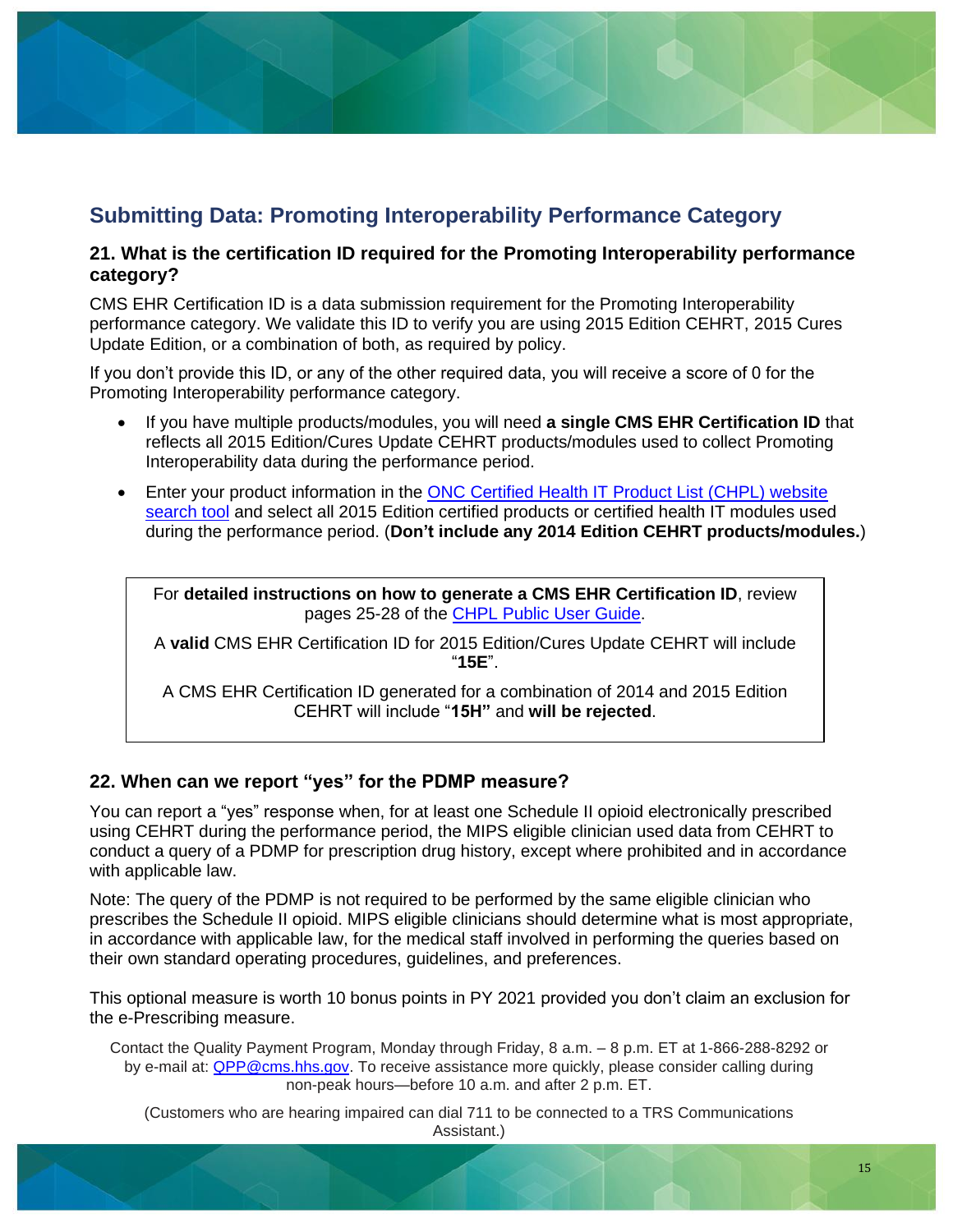# <span id="page-15-0"></span>**23. Why do some Promoting Interoperability measures offer the option to "Report Measure Again"?**

The "Report Measure Again" option is specific to the measures within the Public Health and Clinical Data Exchange objective when manually reporting (attesting to) your Promoting Interoperability data. You can report the same measure twice as long as you are engaged with 2 distinct organizations.

For example, you engaged with multiple Syndromic Surveillance registries.

• If you're **uploading a file**, you'd include the multiple registry engagement measure ID identified in the specification (screenshot below).



• If you're **manually reporting/attesting**, you'll **1)** attest yes to the measure for the first registry, **2)** select "Report Measure Again", and **3)** attest yes to the Multiple Registry Engagement measure that will appear (screenshot on next page).

| <b>Syndromic Surveillance Reporting</b>                                                                                                                                                                                                                                    | No<br>Yes            |
|----------------------------------------------------------------------------------------------------------------------------------------------------------------------------------------------------------------------------------------------------------------------------|----------------------|
| Measure ID: PI PHCDRR 2                                                                                                                                                                                                                                                    |                      |
| The MIPS eligible clinician is in active engagement with a public health agency to submit syndromic<br>surveillance data from an urgent care setting.                                                                                                                      | Report measure again |
| <b>MEASURE SPECIFICATIONS</b>                                                                                                                                                                                                                                              |                      |
| L Download Specifications                                                                                                                                                                                                                                                  |                      |
| Measure Exclusion: Check the box to be excluded from the required Syndromic Surveillance Reporting measure.<br>Ω.<br>The MIPS eligible clinician is in active engagement with a public health agency to submit syndromic surveillance<br>data from an urgent care setting. | Completed            |
| Syndromic Surveillance Reporting for Multiple Registry Engagement                                                                                                                                                                                                          | <b>No</b><br>Yes     |
| Measure ID: PI_PHCDRR_2_MULTI                                                                                                                                                                                                                                              |                      |
| Report as true if, active engagement with more than one Syndromic Surveillance registry in accordance with<br>PL PHCDRR 2                                                                                                                                                  |                      |

Contact the Quality Payment Program, Monday through Friday, 8 a.m. – 8 p.m. ET at 1-866-288-8292 or by e-mail at: [QPP@cms.hhs.gov.](mailto:QPP@cms.hhs.gov) To receive assistance more quickly, please consider calling during non-peak hours—before 10 a.m. and after 2 p.m. ET.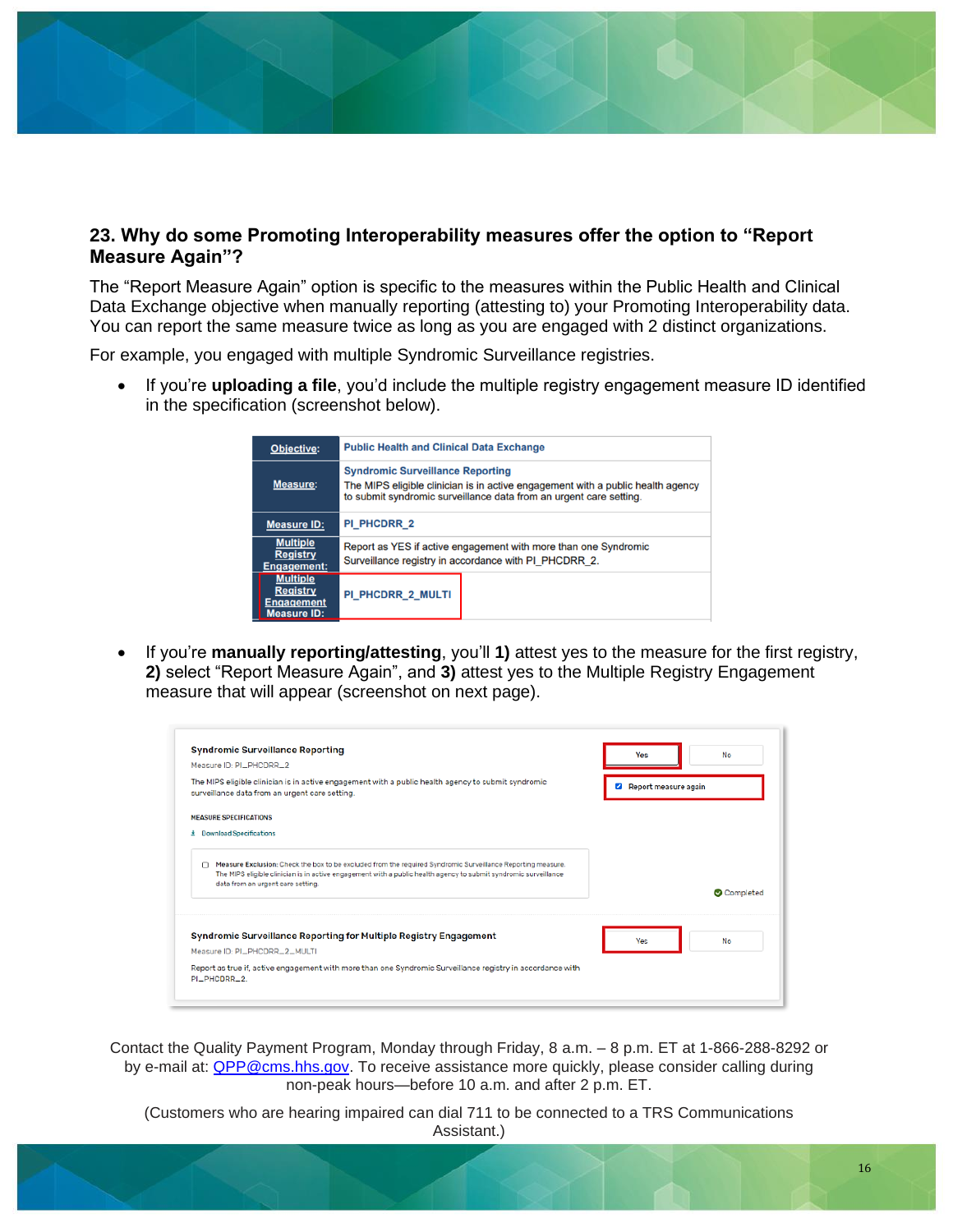# <span id="page-16-0"></span>**Submitted Data**

#### <span id="page-16-1"></span>**24. What happens if I have multiple submissions over the course of the submission period?**

We allow quality measures to be submitted through multiple collection types for a single Quality performance category score.

**For Quality,** if the same quality measure is reported multiple times by the same organization through the same collection type, the system will save the most recently reported data for that specific measure. We won't aggregate data between submissions when the same measure is reported multiple times. If the same quality measure is reported by 2 different organizations, for example; your practice uploaded a file with Measure 001 and your third party intermediary uploaded a file with Measure 001, we'll use whichever submission resulted in a higher score for Measure 001.

See [Question 20](#page-13-1) for information about reporting the same measure through different collection types.

We also allow for multiple submission types across all performance categories.

**For Improvement Activities**, we will aggregate activities submitted through attestation, file upload, and/or direct submission for a single performance category score (not to exceed 100%).

**For Promoting Interoperability,** we recommend using a single submission type (file upload, API or attestation) for reporting.

#### **Any conflicting Promoting Interoperability data** submitted through multiple submission types **will result in a score of 0 for the Promoting Interoperability performance category.**

#### <span id="page-16-2"></span>**25. Can I delete inaccurate data submitted by our third party intermediary?**

No. If you notice an error in data submitted on your behalf, you should contact the third party about deleting the data they previously submitted and resubmitting your corrected data before the submission period closes.

- You can't delete data submitted by another organization such as a QCDR or Qualified Registry.
- You also can't correct inaccurate Promoting Interoperability data submitted by a third party by attesting to the correct data.

Contact the Quality Payment Program, Monday through Friday, 8 a.m. – 8 p.m. ET at 1-866-288-8292 or by e-mail at: [QPP@cms.hhs.gov.](mailto:QPP@cms.hhs.gov) To receive assistance more quickly, please consider calling during non-peak hours—before 10 a.m. and after 2 p.m. ET.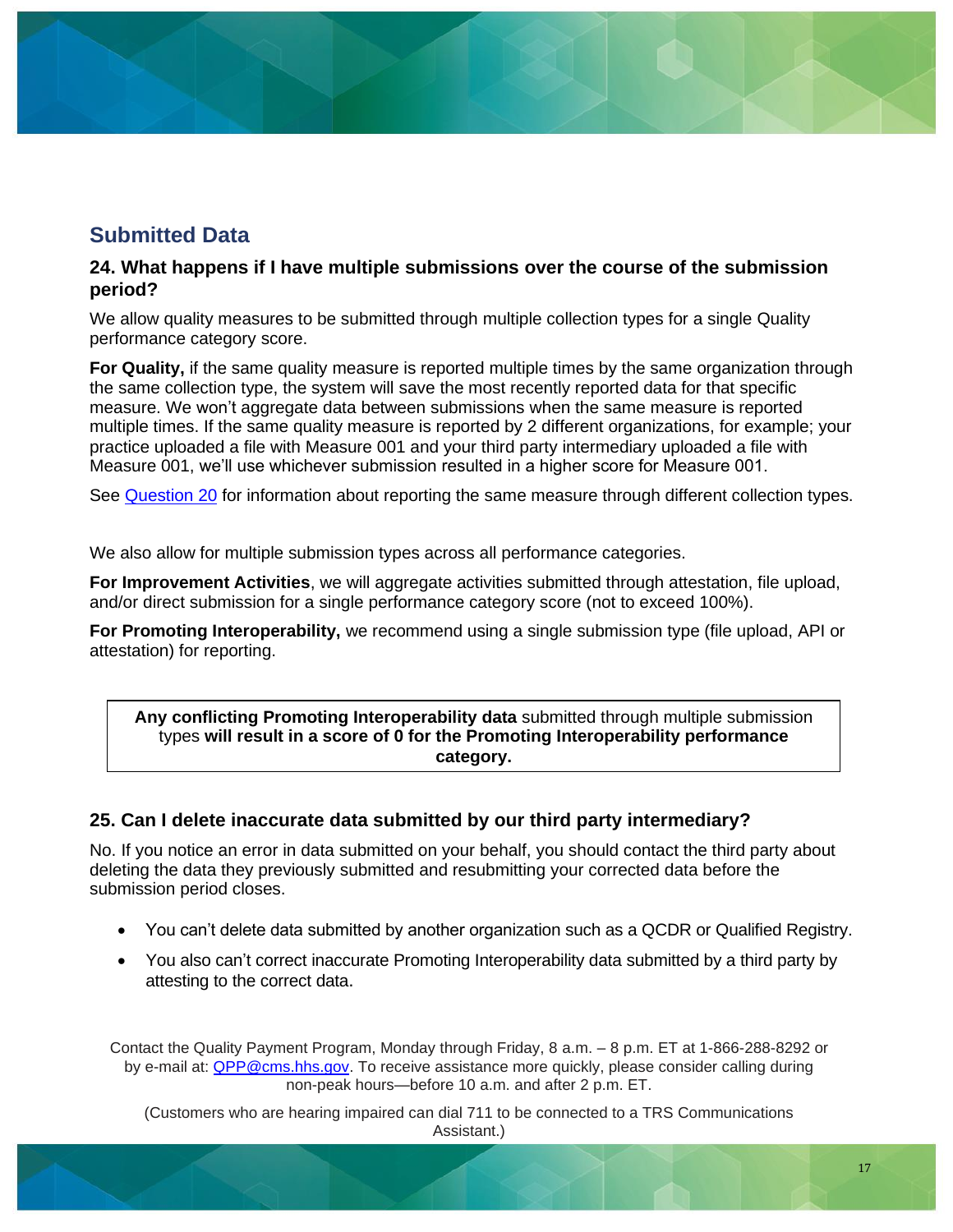- - **Any conflicting data submitted through multiple submission types will result in a score of 0 for the Promoting Interoperability performance category.**

You can't submit or re-submit data once the submission period has closed.

If the third-party intermediary is unable or unwilling to correct your data:

- Contact the Quality Payment Program at 1-866-288-8292 or via email at [QPP@cms.hhs.gov](mailto:QPP@cms.hhs.gov) to report data inaccuracies on the part of a CMS-approved Qualified Registry, Qualified Clinical Data Registry or Health IT vendor.
	- o Customers who are hearing impaired can dial 711 to be connected to a TRS communications Assistant.
- If you have concerns about a health IT vendor, you can also register your concern by completing the Health IT Feedback Form [\(https://www.healthit.gov/form/healthit-feedback-form\)](https://www.healthit.gov/form/healthit-feedback-form). More information on the certified health IT complaint process can be found here: [https://www.healthit.gov/topic/certified-health-it-complaint-process.](https://www.healthit.gov/topic/certified-health-it-complaint-process)

### <span id="page-17-0"></span>**26. What is the submission ID?**

The submission ID is located on of the Reporting Overview page. This is a unique number we use to identify all of your submission information and data submitted by you and/or by a third party. Once assigned, this ID will not change, even as new data is submitted. If you're reporting as both an individual and a group, there will be one submission ID for your individual data and a separate submission ID for your group's data. If you don't see the data you're expecting to see, contact the Quality Payment Program and provide this number.

| <b>Reporting Overview</b>                                                                                                                                                                                                                                                                                                                                                                                                                                                  |                          |
|----------------------------------------------------------------------------------------------------------------------------------------------------------------------------------------------------------------------------------------------------------------------------------------------------------------------------------------------------------------------------------------------------------------------------------------------------------------------------|--------------------------|
| Malave, Mascareñas and Jimínez   TIN: 000007280<br>303 Dach Avenue, West Dorian, ME 287413508                                                                                                                                                                                                                                                                                                                                                                              |                          |
| PERFORMANCE YEAR 2021                                                                                                                                                                                                                                                                                                                                                                                                                                                      | e Print                  |
| <b>Upload another file</b><br>You can upload another properly formatted QPP JSON and QRDA III files that can contain Quality measures, and/or Promoting<br>Interoperability measures, and/or Improvement Activities. Any information below will be replaced with what you upload if it is<br>the same submission method and measures.<br>Remember: These files will be calculated immediately and the page below will update with your preliminary scoring<br>information. | <sup>1</sup> Upload File |
| 冎<br>All changes are saved automatically.<br>Last Update: 12-08-2021 12:11 PM Submission ID: 08e33820-b081-4d8d-9a5e-2c3b09f9397b                                                                                                                                                                                                                                                                                                                                          |                          |

Contact the Quality Payment Program, Monday through Friday, 8 a.m. – 8 p.m. ET at 1-866-288-8292 or by e-mail at: [QPP@cms.hhs.gov.](mailto:QPP@cms.hhs.gov) To receive assistance more quickly, please consider calling during non-peak hours—before 10 a.m. and after 2 p.m. ET.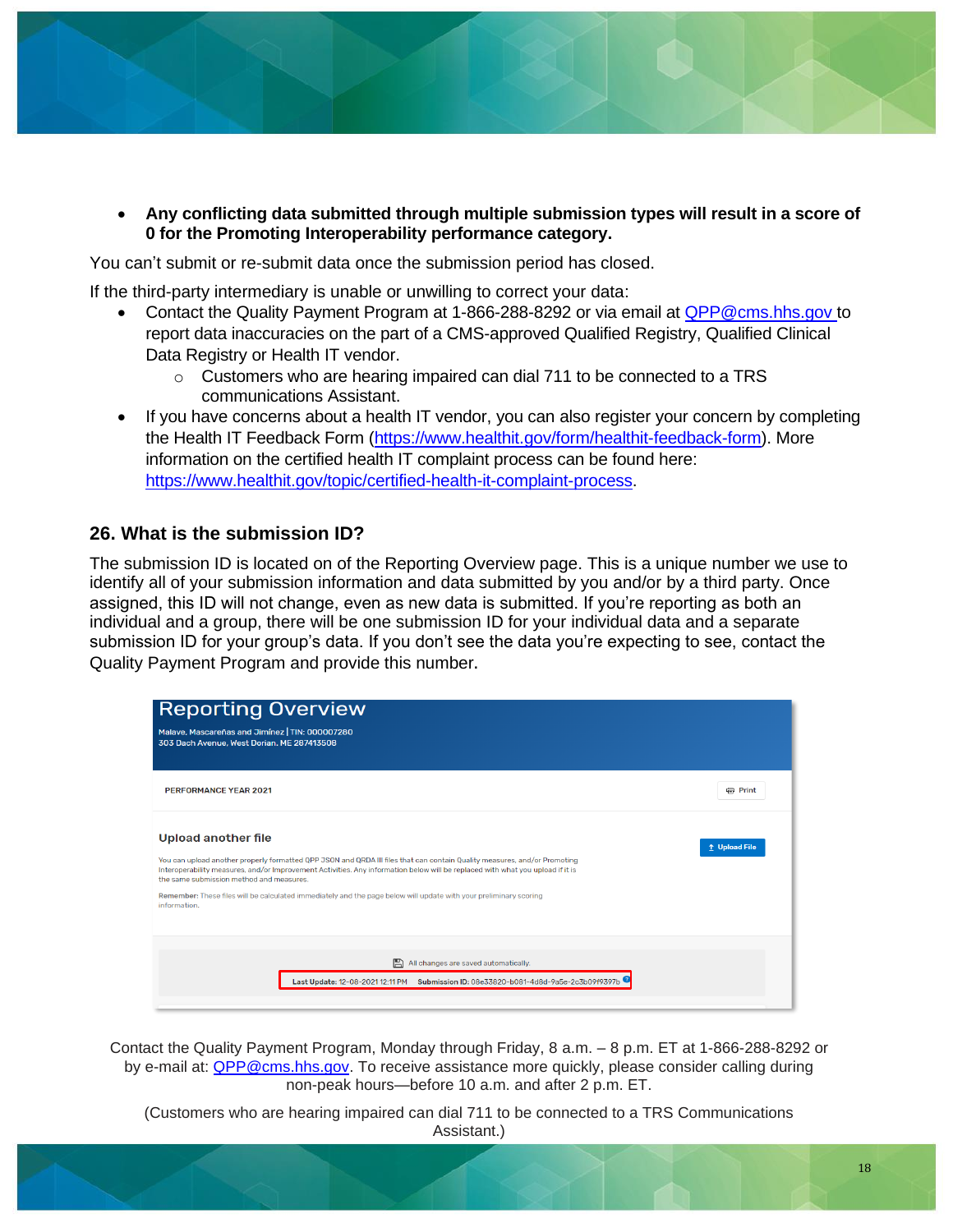# <span id="page-18-0"></span>**Contact the Quality Payment Program**

Contact the Quality Payment Program Service Center at 1-866-288-8292 or by email at: QPP@cms.hhs.gov (Monday-Friday 8 a.m.- 8 p.m. ET). To receive assistance more quickly, please consider calling during non-peak hours, before 10 a.m. and after 2 p.m. ET. Customers who are hearing impaired can dial 711 to be connected to a TRS Communications Assistant.

We will also have a more comprehensive user guide with screenshots available soon.

### **Version History Table**

| <b>Date</b> | <b>Change Description</b> |
|-------------|---------------------------|
| 1/3/2022    | Original posting          |

Contact the Quality Payment Program, Monday through Friday, 8 a.m. – 8 p.m. ET at 1-866-288-8292 or by e-mail at: [QPP@cms.hhs.gov.](mailto:QPP@cms.hhs.gov) To receive assistance more quickly, please consider calling during non-peak hours—before 10 a.m. and after 2 p.m. ET.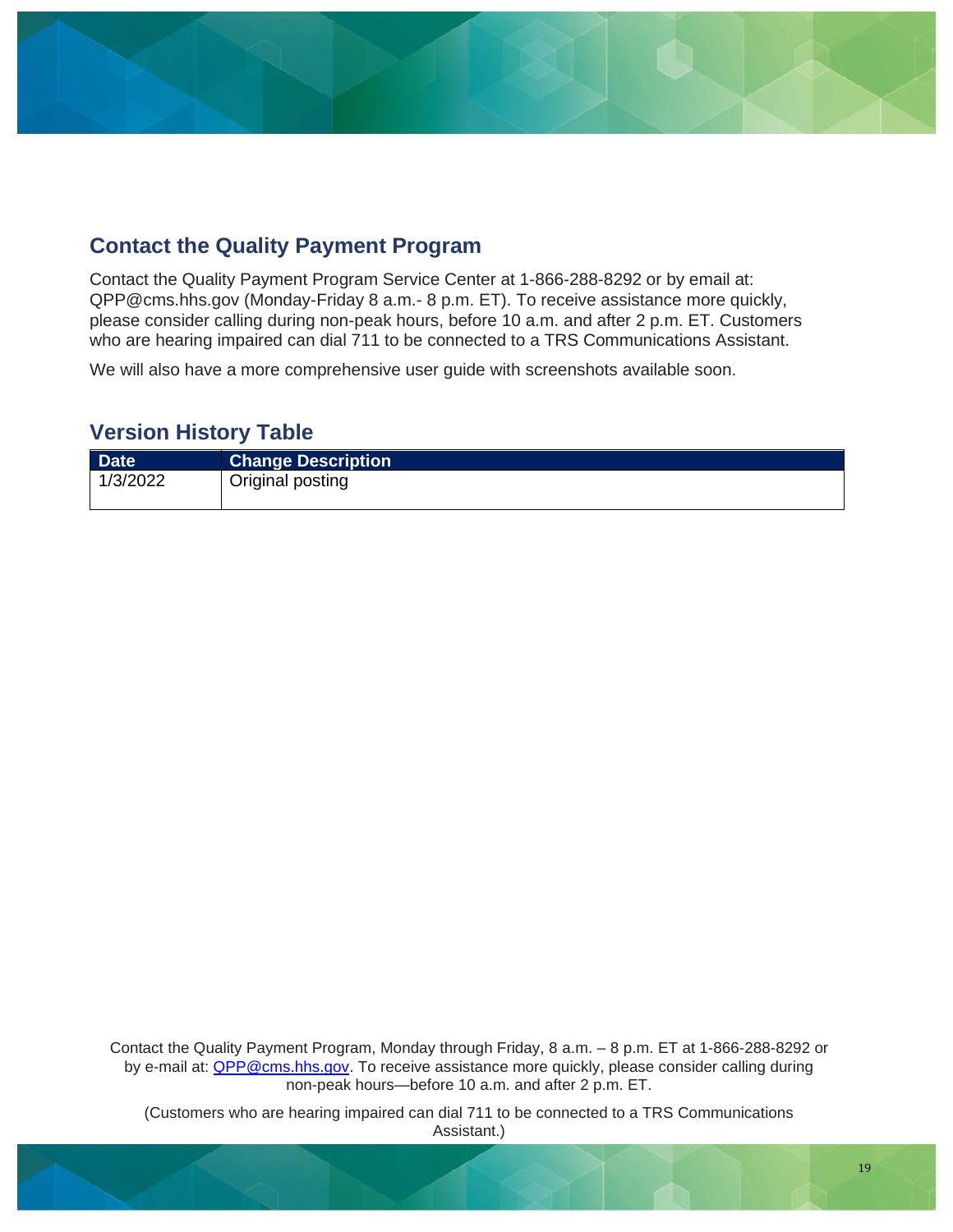# <span id="page-19-1"></span><span id="page-19-0"></span>**Appendix A**

The table below illustrates the PY 2021 MIPS performance category reweighting policies that CMS will apply under the MIPS automatic EUC policy to clinicians that submit MIPS data as individuals.<sup>1</sup>

| <b>Data Submitted</b>                                          | Quality<br>Category<br>Weight | Promoting<br>Interoperability<br><b>Category Weight</b> | Improvement<br><b>Activities</b><br>Category<br>Weight | Cost<br>Category<br>Weight | Payment<br>Adjustment                       |
|----------------------------------------------------------------|-------------------------------|---------------------------------------------------------|--------------------------------------------------------|----------------------------|---------------------------------------------|
| No data                                                        | 0%                            | 0%                                                      | 0%                                                     | 0%                         | <b>Neutral</b>                              |
| Submit Data for One Performance Category                       |                               |                                                         |                                                        |                            |                                             |
| <b>Quality Only</b>                                            | 100%                          | 0%                                                      | 0%                                                     | 0%                         | <b>Neutral</b>                              |
| Promoting<br>Interoperability Only                             | 0%                            | 100%                                                    | 0%                                                     | 0%                         | <b>Neutral</b>                              |
| Improvement<br><b>Activities Only</b>                          | 0%                            | 0%                                                      | 100%                                                   | 0%                         | <b>Neutral</b>                              |
| Submit Data for 2 Performance Categories                       |                               |                                                         |                                                        |                            |                                             |
| Quality and<br>Promoting<br>Interoperability                   | 70%                           | 30%                                                     | 0%                                                     | 0%                         | Positive,<br>Negative, or<br><b>Neutral</b> |
| Quality and<br>Improvement<br><b>Activities</b>                | 85%                           | 0%                                                      | 15%                                                    | 0%                         | Positive,<br>Negative, or<br><b>Neutral</b> |
| Improvement<br>Activities and<br>Promoting<br>Interoperability | 0%                            | 85%                                                     | 15%                                                    | 0%                         | Positive,<br>Negative, or<br><b>Neutral</b> |

<sup>1</sup> See §414.1380.

Contact the Quality Payment Program, Monday through Friday, 8 a.m. – 8 p.m. ET at 1-866-288-8292 or by e-mail at: **QPP@cms.hhs.gov.** To receive assistance more quickly, please consider calling during non-peak hours—before 10 a.m. and after 2 p.m. ET.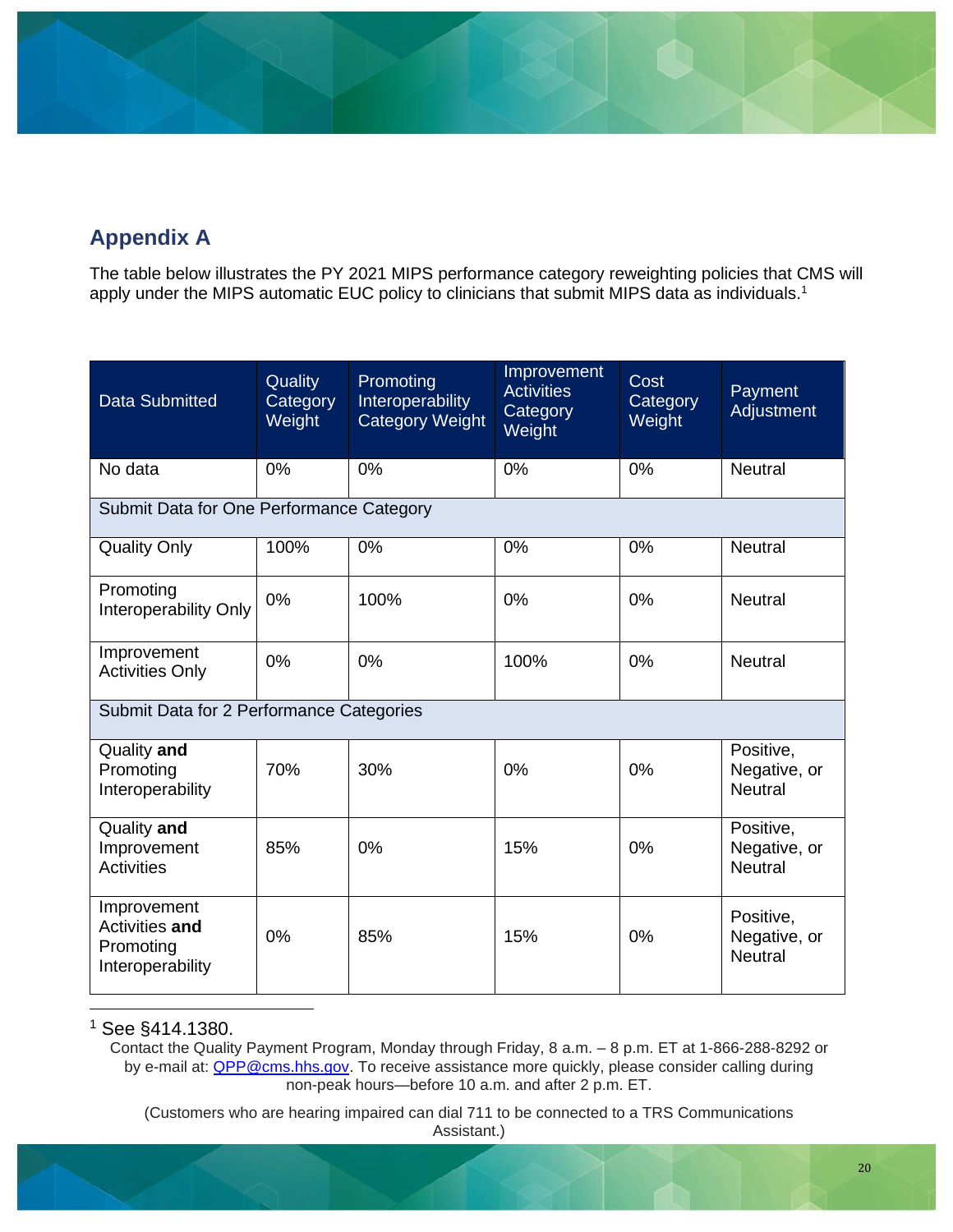

| <b>Data Submitted</b>                                                         | Quality<br>Category<br>Weight | <b>Promoting</b><br>Interoperability<br>Category Weight | Improvement<br><b>Activities</b><br>Category<br>Weight | Cost<br>Category<br>Weight | Payment<br>Adjustment                       |
|-------------------------------------------------------------------------------|-------------------------------|---------------------------------------------------------|--------------------------------------------------------|----------------------------|---------------------------------------------|
| Submit Data for 3 Performance Categories                                      |                               |                                                         |                                                        |                            |                                             |
| Quality and<br>Improvement<br>Activities and<br>Promoting<br>Interoperability | 55%                           | 30%                                                     | 15%                                                    | 0%                         | Positive,<br>Negative, or<br><b>Neutral</b> |

Contact the Quality Payment Program, Monday through Friday, 8 a.m. – 8 p.m. ET at 1-866-288-8292 or by e-mail at: **QPP@cms.hhs.gov**. To receive assistance more quickly, please consider calling during non-peak hours—before 10 a.m. and after 2 p.m. ET.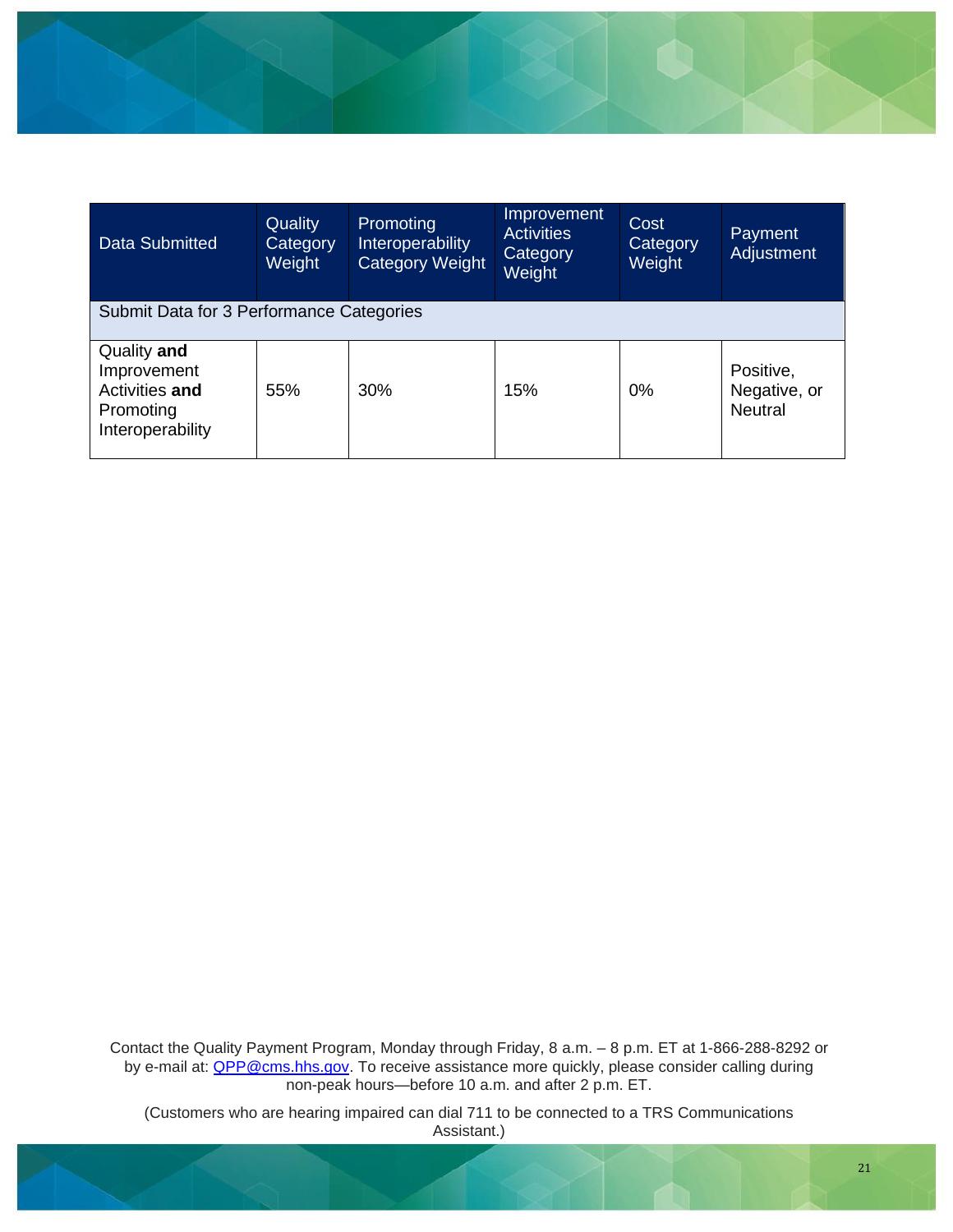

# <span id="page-21-0"></span>**Appendix B**

This table provides a snapshot of what you can and can't do/view based on your access and organization type during the submission period (January 3 – March 31, 2022).

| <b>With This Access</b>                                                                      | You CAN                                                                                                                                                                                                                                                                                                                                                                                                                                                                                                                                                                                                                                                         | You CAN'T                                                                                                                                                                                                                                                                                                                                                                                                                                                                                                                             |
|----------------------------------------------------------------------------------------------|-----------------------------------------------------------------------------------------------------------------------------------------------------------------------------------------------------------------------------------------------------------------------------------------------------------------------------------------------------------------------------------------------------------------------------------------------------------------------------------------------------------------------------------------------------------------------------------------------------------------------------------------------------------------|---------------------------------------------------------------------------------------------------------------------------------------------------------------------------------------------------------------------------------------------------------------------------------------------------------------------------------------------------------------------------------------------------------------------------------------------------------------------------------------------------------------------------------------|
| <b>Staff User or Security</b><br>Official for a Practice<br>(includes solo<br>practitioners) | Submit data on behalf of your practice<br>(as a group and/or individuals)<br>Includes Promoting Interoperability<br>$\circ$<br>data for MIPS APM participants<br>reporting traditional MIPS or the<br><b>APP</b><br>Submit opt-in elections on behalf of your<br>practice (as a group and/or individuals)<br>View data submitted on behalf of your<br>$\checkmark$<br>practice (group and/or individual)<br>View preliminary scoring for claims<br>measures reported throughout the<br>performance year (this data will be<br>updated to account for the 60 day run<br>out)<br>View preliminary performance feedback<br>for the group and individual clinicians | View your cost feedback<br>X<br>Cost data won't be available during<br>$\Omega$<br>the submission period)<br>View facility-based scoring for Quality<br>X<br>and Cost (Facility-based scoring isn't<br>available in PY 2021)<br>View data submitted by your APM Entity<br>X<br><b>Example.</b> If you're a Participant TIN<br>in a Shared Savings Program ACO,<br>you won't be able to view the quality<br>data reported by the ACO through<br>the CMS Web Interface for the APP<br>View data submitted by your virtual<br>X<br>group |
| <b>Clinician Role</b>                                                                        | You can't do anything related to PY 2021 submissions with this role.<br>This is a view only role to access performance feedback in Summer 2022.                                                                                                                                                                                                                                                                                                                                                                                                                                                                                                                 |                                                                                                                                                                                                                                                                                                                                                                                                                                                                                                                                       |

Contact the Quality Payment Program, Monday through Friday, 8 a.m. – 8 p.m. ET at 1-866-288-8292 or by e-mail at: **QPP@cms.hhs.gov.** To receive assistance more quickly, please consider calling during non-peak hours—before 10 a.m. and after 2 p.m. ET.